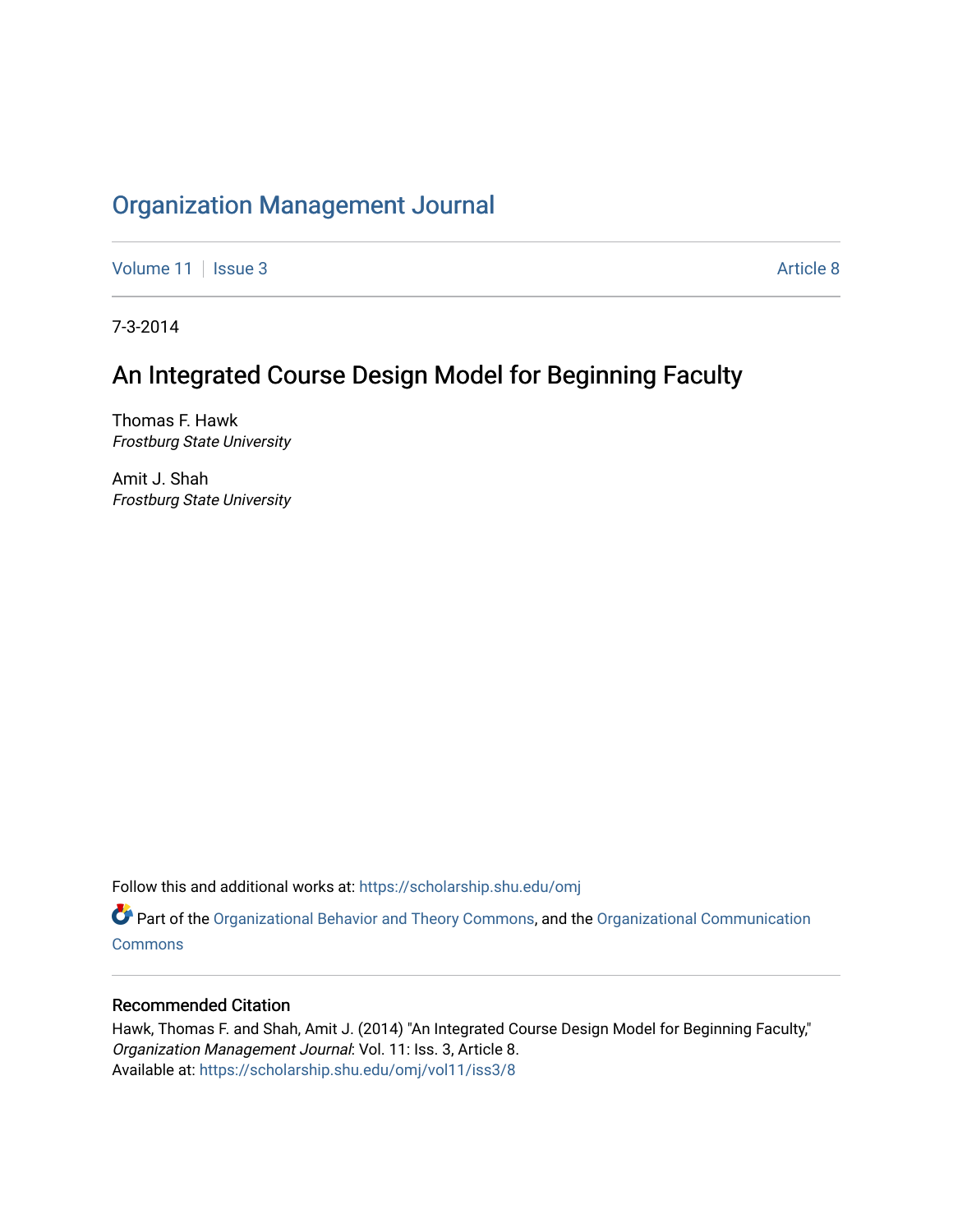

## **An Integrated Course Design Model for Beginning Faculty**

## **Thomas F. Hawk and Amit J. Shah**

*Management Department, Frostburg State University, Frostburg, Maryland, USA*

**It is rare that faculty members begin their first full-time teaching position with an integrated and consciously constructed practical model for course design, teaching, and learning. The purpose of this article is to offer new faculty members a starting point for constructing an integrated model of the course design and teaching and learning processes. The model begins with the instructor's choice of course learning goals, objectives, and outcomes and progresses through the translation of those learning goals and objectives into articulated evaluation and feedback rubrics, the choice of specific learning activities and materials reflected in a learner-centered syllabus, the conduct of the in-class activities, and the choices of learning assessments. These elements are highly interactive and iterative, as well as contextualized with respect to such issues as course location in a program, class size, student learning development and diversity, and individual faculty differences. We provide resources and usable examples for new faculty.** *Organization Management Journal***, 11: 180–192, 2014. doi: 10.1080/15416518.2014.940438**

**Keywords** course design; learning goals; assessment; Bloom's taxonomy; faculty development

It is rare that instructors in higher education begin their first full-time teaching position with an integrated and consciously constructed and understood practical model for teaching, learning, and course design. Doctoral programs in the business and management fields seldom offer required doctoral courses that focus on course design and pedagogical knowledge and development. Instead, they assign undergraduate courses to teaching-assistant doctoral students while casting them adrift with respect to the knowledge and competencies that are the hallmark of effective teachers and effective student learning.

When the newly minted doctorate arrives at his or her first institution of higher education, there is frequently a mixed bag of opportunities for pedagogical and faculty development available. In some universities, schools of business, and even large departments, there are Centers for Teaching Excellence and Development or their equivalents in which new instructors can find support for developing their competencies and knowledge

in the teaching and learning domains (for a fine description for setting up a center, see Gillespie, Hilsen, & Wadsworth, [2002\)](#page-12-0). However, there is wide diversity in their staffing and funding, as well as in their use by instructors, whether new or seasoned. There are also mentoring programs (Boyle & Boice, [1998;](#page-11-0) Jipson & Paley, [2000;](#page-12-1) Nicholls, [2002\)](#page-12-2), both formal and informal, that claim notable benefits for both parties to the mentoring process as well as for the institution. But there is very little research to back up this claim and to document just where mentoring programs in higher education exist. As a result, new faculty members are generally left to their own initiatives to discover paths to pedagogical development and course design. And the question still exists as to whether or not there is an integrated model such as the one offered in this article.

To add to this disappointing picture, expectations to engage in the scholarships of discovery and application (Boyer, [1990\)](#page-11-1) still take precedence over engaging in the scholarship of teaching and learning (SOTL) and the scholarship of integration (Boyer, [1990\)](#page-11-1) when it comes to tenure and promotion decisions (Dehler, Beatty, & Leigh, [2010\)](#page-12-3). This priority for discovery and application scholarship for tenure and promotion purposes continues in spite of recent changes in Association to Advance Collegiate Schools of Business (AACSB) standards that place greater emphasis on assurance of learning (Betters-Read, Nitkin, & Sampson, [2008\)](#page-11-2). Furthermore, the emergence of new pedagogical journals such as the *Academy of Management Learning and Education* and *Decision Sciences Journal of Innovative Education* alongside the more established *Journal of Management Education* and *Management Learning*, as well as recent books on SOTL (Andre & Frost, [1997;](#page-11-3) Cole & Knowles, [2000;](#page-11-4) Kleber, [2001;](#page-12-4) Glassick, Huber, & Maeroff, [1997;](#page-12-5) Hutchings, [2002;](#page-12-6) Hutchings, Huber, & Ciccone, [2011;](#page-12-7) McKinney, [2007;](#page-12-8) Weimer, [2006\)](#page-12-9), have raised the visibility of both SOTL and what it means to be an outstanding or accomplished teacher (Bain, [2004\)](#page-11-5) and a scholarly teacher (Dehler, Beattty, & Leigh, [2010;](#page-12-3) McKinney, [2007\)](#page-12-8).

The purpose of this article is to offer new instructors an integrated model of teaching and learning as well as course design that can be a starting point or springboard for their essential professional developmental activities over the first few years of responsibilities as a faculty member (see also Weimer, [2002;](#page-12-10) Whetten, [2007\)](#page-12-11). The model begins with the instructor's

Address correspondence to Thomas F. Hawk, Professor of Management Emeritus, Frostburg State University, 816 Highland Ave., Cumberland, MD 21502, USA. E-mail: thawk@frostburg.edu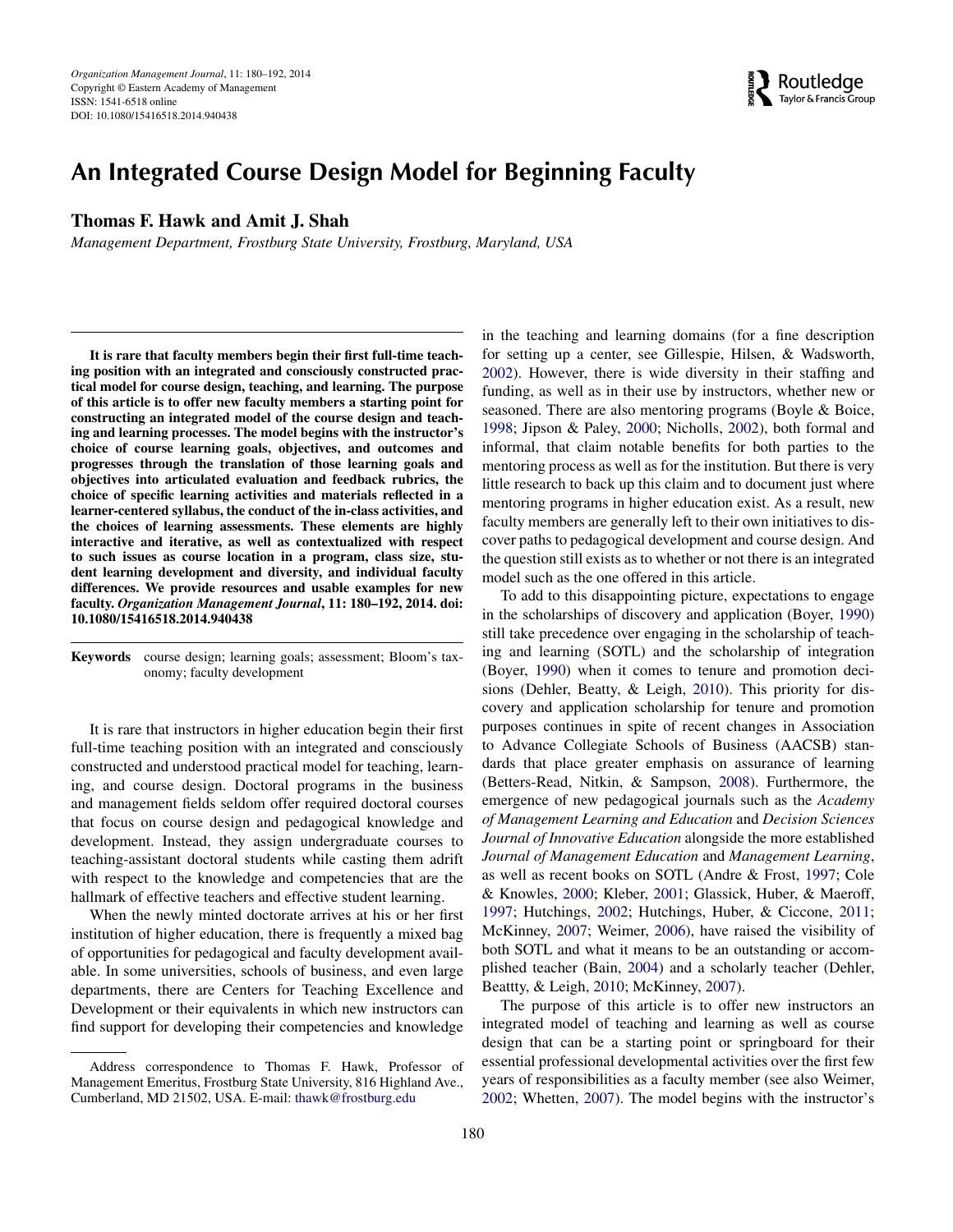choice of desired student learning goals, objectives, and outcomes for the course and progresses through the translation of those learning goals and objectives into articulated evaluation and feedback rubrics, the choice of specific learning activities and materials reflected in a learner-centered syllabus, the conduct of the in-class activities, and the choices of learning assessments. Although there appears to be an overall sequential character to those activities, in actuality they are highly interconnected and iterative, as well as contextualized with respect to such issues as course location in a program sequence, class size, student learning development and diversity, and individual faculty differences. This article addresses each of those segments of the model in that order before concluding with a discussion of the contextual factors. Throughout the discussion of the model, there are cited resources and examples that are practical and usable for further exploration and development.

#### **THE MODEL**

The model, presented as [Figure 1,](#page-2-0) is a model that evolved over the authors' combined 60 years of experience in the classroom. The authors certainly did not start out with this model in mind, nor did it quickly emerge as an obvious model. It also did not come from any faculty development or faculty mentoring process in place at their university or within their school or department, because none existed. Rather, it is primarily the combined result of an evolutionary process based on trial and error in collaboration with their students, a willingness to read and experiment with the SOTL literature and the ideas found there, participation in pedagogically oriented conferences and conference workshops, and occasional spontaneous conversations with each other and other academic colleagues.

The visual presentation of the model in [Figure 1](#page-2-0) shows six elements:

• The chosen course learning goals, objectives, or outcomes (Mager, [1997;](#page-12-12) Naumes, [2013\)](#page-12-13).

<span id="page-2-0"></span>

FIG. 1. The integrated model.

- Informing these by Bloom's Taxonomy (Athanassiou, McNett, & Harvey, [2003;](#page-11-6) Bloom, [1956\)](#page-11-7) or Bloom's Taxonomy Revised (Anderson & Krathwohl, [2001\)](#page-11-8).
- The translation of those learning objectives, goals, or outcomes into articulated rubrics (Arter & McTighe, [2001;](#page-11-9) Stevens & Levi, [2005;](#page-12-14) Tierney & Simon, [2004\)](#page-12-15).
- A set of learning materials and activities, including activities for guided practice and scaffolding (Goldstein, [1999;](#page-12-16) Pea, [2004\)](#page-12-17).
- Informing these by student learning style diversity and development (Coffield, Mosley, Hall, & Ecclestone, [2004;](#page-11-10) Hawk & Shah, [2007\)](#page-12-18).
- Leading to an appropriate choice of assessments that should include feedback (Huba & Freed, [2000;](#page-12-19) Marzano, [2006\)](#page-12-20).

However, there are three explicit overlays that are difficult to represent in [Figure 1.](#page-2-0) They are the situational context (programmatic, institutional, and societal) within which the course takes place, the temporal context to represent both the evolving and socially constructed nature of the course content and the dynamic process nature of learning for students within the course, and the instructor as an active chooser of course features as well as an active learner-in-process (Rodriguez, [2012\)](#page-12-21).

The starting points of the model are the course learning objectives, goals, or outcomes as chosen by the instructor or a group of instructors for multiple section courses. Mager's [\(1997\)](#page-12-12) focus on specific, measurable student outcomes provides a sound starting point for building the learning objectives. Bloom's Taxonomy (Bloom, [1956:](#page-11-7) Knowledge, Comprehension, Application, Analysis, Synthesis, Evaluation) or Bloom's Taxonomy Revised (Anderson & Krathwohl, [2001:](#page-11-8) Remember, Understand, Apply, Analyze, Evaluate, Create across Factual, Conceptual, Procedural, Meta-cognitive Knowledge) can significantly inform both the choice of the learning objectives*/*goals and their sophistication as long as those choices are done in the context of the larger program goals within which the course is located (see also Athanassiou, McNett, & Harvey, [2003;](#page-11-6) Naumes, [2013\)](#page-12-13).

Once the instructor has chosen and articulated the learning objectives, goals, or outcomes, the next step is to translate them into specific feedback and evaluation rubrics (Arter & McTighe, [2001;](#page-11-9) Stevens & Levi, [2005;](#page-12-14) Tierney & Simon, [2004\)](#page-12-15) for inclusion in a learner-oriented syllabus (Grunert O'Brien, [2008\)](#page-12-22). Depending on the learning goals, an instructor can choose a holistic rubric where a single grade is given based on multiple dimensions for the assessment or an analytic rubric where each dimension of the task receives a grade and a weight, resulting in a weighted overall grade for the assessment. Arter and McTighe [\(2001\)](#page-11-9) and Stevens and Levi [\(2005\)](#page-12-14) also offer the faculty a choice in a range of levels of student involvement in the design of course rubrics.

The next step is the consideration and choice of learning activities, such as the passive lecture or the more active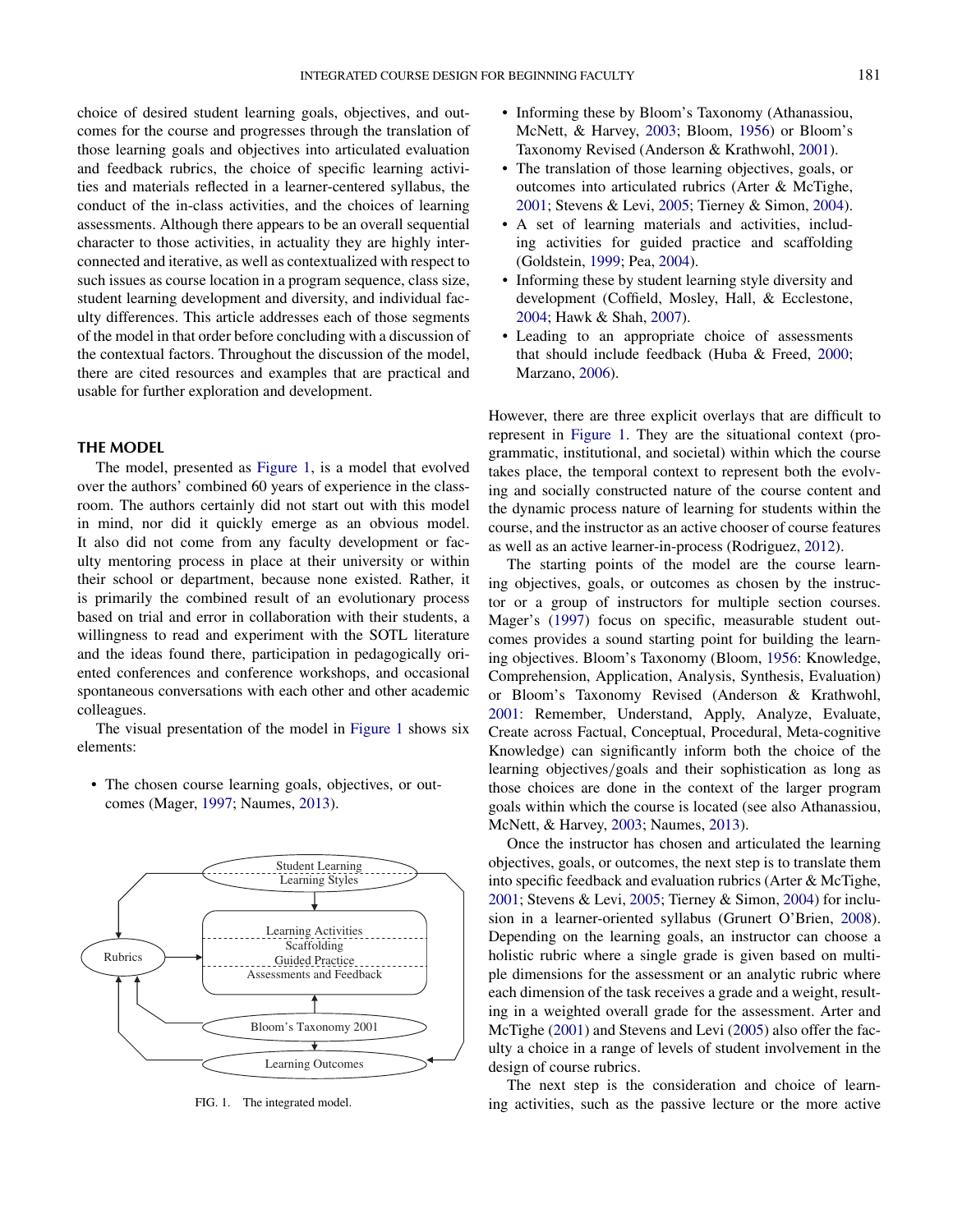experiential processes of discussion, case method, laboratory, research project, field work, and so on. Since the context is higher education, the students should be considered in a range of stages as developing and adult learners (Baxter Magolda, [1992,](#page-11-11) [1999;](#page-11-12) Cross, [1992;](#page-11-13) Knowles, Holton, & Swanson, [1998\)](#page-12-23) from novice to accomplished. That assumption leads to a choice of adult learning models and theories (Merriam, Caffarella, & Baumgartner, [2007\)](#page-12-24). And the choice of learning activities is driven by such issues as the diversity of student learning styles (Coffield, Mosley, Hall, & Ecclestone, [2004;](#page-11-10) Hawk & Shah, [2007\)](#page-12-18), faculty learning style preferences, the number of students in the course, the physical characteristics of the classroom, and the learning goals*/*objectives.

Finally, an instructor must address the issue of how to assess the level of the learning by the student (Betters-Read, Nitkin, & Sampson, [2008;](#page-11-2) Huba & Freed, [2000\)](#page-12-19). In a global sense, there are selected-response assessments and constructedresponse assessments (Arter & McTighe, [2001\)](#page-11-9). The choice of learning assessments (Huba & Freed, [2000\)](#page-12-19) depends on the nature of the learning goal*/*objective, which, in turn, is related to where the goal falls within the taxonomy of learning objectives (Anderson & Krathwohl, [2001;](#page-11-8) Bloom, [1956\)](#page-11-7) and can depend on what is manageable within the class size. For example, the Knowledge category in Bloom [\(1956\)](#page-11-7) and its equivalent, the Remember category, in Anderson and Krathwohl [\(2001\)](#page-11-8) easily lend themselves to selected-response assessments and machine grading. On the other hand, the higher level categories such as Apply, Analyze, and Evaluate that are common to both taxonomies necessarily require constructed-response assessments with the likely obligation for some form of written or verbal instructor feedback, preferably formative in character. When the instructor's choice of learning goals embraces the learning categories beyond the first two categories of both taxonomies, the instructor is further obligated to consider the amount of scaffolded learning and guided practice (Goldstein, [1999;](#page-12-16) Pea, [2004\)](#page-12-17) to be given. Instructors engage in scaffolded learning when they enlist the interests of their students, reduce the degrees of freedom that the student can take, maintain or keep a focus on the direction of the learning, highlight critical features of the task, control sources of frustration, and provide idealized solutions as examples. Guided practice includes modeling appropriate behavior, giving feedback, managing task contingencies, questioning, and cognitive and task structuring. The use of higher order taxonomy categories also requires the consideration of the level and extent of feedback to be given on the constructed responses (Hattie & Timperly, [2007;](#page-12-25) Hunsaker, [1983;](#page-12-26) Juwah et al., [2004;](#page-12-27) Michaelsen & Schultheiss, [1988;](#page-12-28) Shute, [2008\)](#page-12-29) and when.

The next four sections offer a more in-depth discussion of the preceding four paragraphs and the interrelationships among them. Keep in mind that those interrelationships are iterative within the course design process and subject to revision as the faculty member gains in experience and becomes a more accomplished pedagogical learner (Rodriguez, [2012\)](#page-12-21).

## **LEARNING GOALS AND OBJECTIVES AND BLOOM'S TAXONOMY**

The instructor's choice of course learning goals and objectives (Mager, [1997\)](#page-12-12) is dependent on both the instructor's pedagogical knowledge and competency and the learning purposes the course serves in the context of the program and degree learning goals. If the course appears at the beginning of a program, it may have the responsibility for introducing students to the early phases of the content knowledge in a domain and have no content prerequisites other than those possibly found in the general education program. On the other hand, the course may appear in the middle of a program built on prerequisite material from earlier degree-program and general-education courses and preparing students for the advanced courses at the end of the degree program. Or it may be a capstone course that requires the use of all or most of the courses that come before it in the degree program and integrates them. In the latter two cases, there are likely to be more sophisticated learning goals for the course.

Mager [\(1997\)](#page-12-12) presents a straightforward and accessible framework for developing effective course learning objectives. He describes (p. 4) instructional objectives as "a collection of words and*/*or pictures and diagrams intended to let others know what you intend for your students to achieve. It is related to intended outcomes, rather than the process for achieving those outcomes. It is specific and measurable, rather than broad and intangible. It is concerned with students, not teachers." He goes on to state that sound instructional objectives are about doing. The process of crafting effective course learning objectives includes task listing, task analysis, skill derivation, objectives drafting, skill-hierarchy drafting, and curriculum derivation. Mager incorporates a high degree of faculty creativity in developing the learning objectives.

Bloom's Taxonomy [\(1956\)](#page-11-7) and Bloom's Taxonomy Revised (Anderson & Krathwohl, [2001\)](#page-11-8) offer attractive frameworks within which to craft those course learning goals and objectives. The original Bloom's Taxonomy [\(1956\)](#page-11-7) is a single-dimension framework that sets out six taxonomical categories of learning and several subelements in five of the six (see [Table 1\)](#page-4-0). The six categories increase in sophistication and complexity as they move from the Knowledge category through the Comprehension, Application, Analysis, and Synthesis categories to the final category, Evaluation. The expectation is to move the learning goals*/*objectives of the course from the Knowledge category further along the taxonomy as the course progresses. Similarly, as a student progresses through a degree program, the course and program learning goals are suppose to focus less on the Knowledge and Comprehension categories and more on the higher taxonomical levels of Application, Analysis, Synthesis, and Evaluation.

Bloom's Taxonomy Revised (Anderson & Krathwohl, [2001\)](#page-11-8) is a more complex, two-dimensional configuration of the taxonomy using verbs instead of nouns as dimension (category) titles. On one axis, it lays out six levels of Cognitive Process dimensions: Remember, Understand, Apply, Analyze, Evaluate,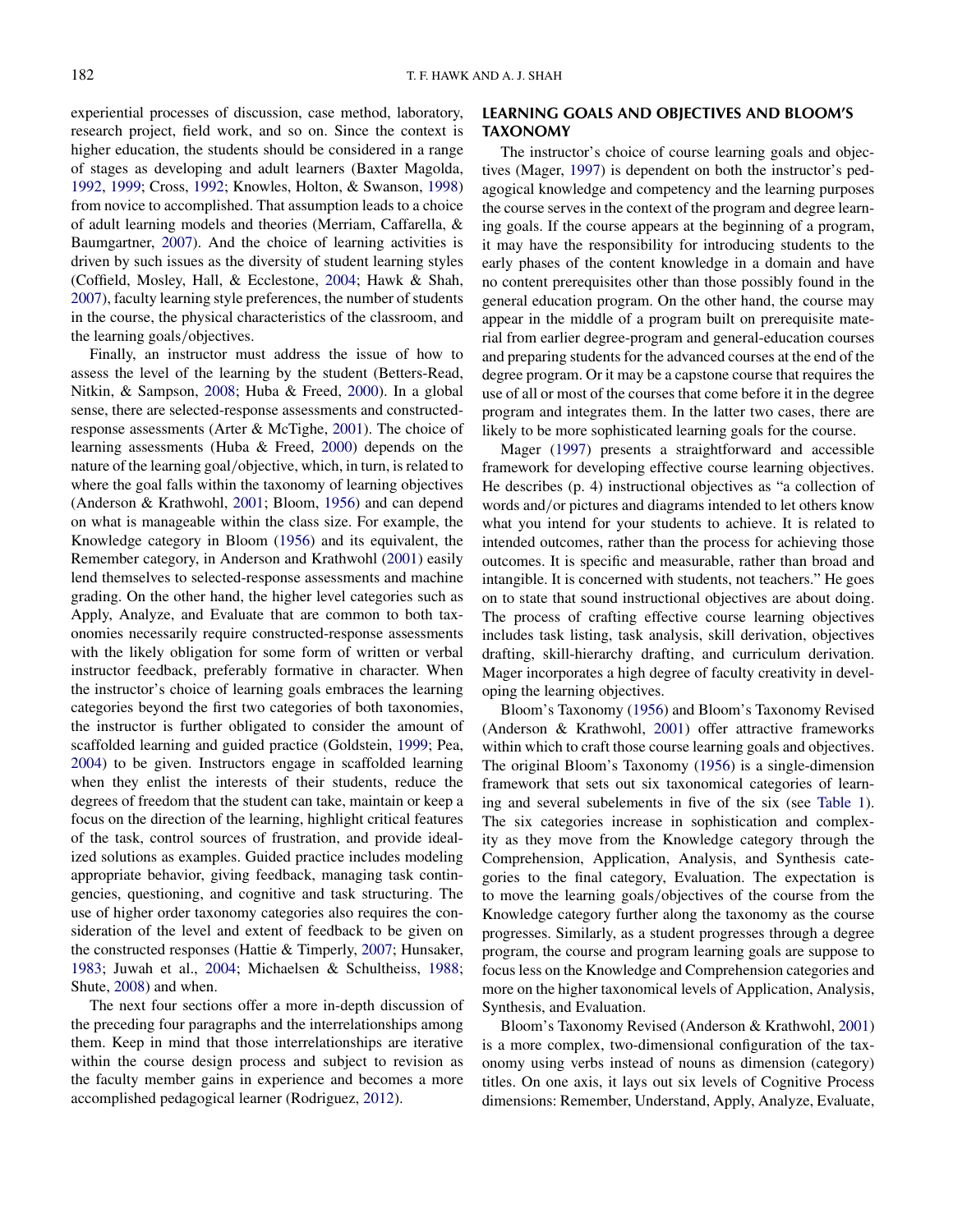TABLE 1 Bloom's Taxonomy (Bloom, [1956\)](#page-11-7)

| 1.00 Knowledge                                              |
|-------------------------------------------------------------|
| 1.10 Knowledge of Specifics                                 |
| 1.11 Knowledge of Terminology                               |
| 1.12 Knowledge of Specific Facts                            |
| 1.20 Knowledge of Ways and Means of Dealing with            |
| Specifics                                                   |
| 1.21 Knowledge of Conventions                               |
| 1.22 Knowledge of Trends and Sequences                      |
| 1.23 Knowledge of Classifications and Categories            |
| 1.24 Knowledge of Methodology                               |
| 1.30 Knowledge of the Universals and Abstracts in the Field |
| 1.31 Knowledge of Principals and Generalizations            |
| 1.32 Knowledge of Theories and Structures                   |
| 2.00 Comprehension                                          |
| 2.10 Translation                                            |
| 2.20 Interpretation                                         |
| 2.30 Extrapolation                                          |
| 3.00 Application                                            |
| 4.00 Analysis                                               |
| 4.10 Analysis of Elements                                   |
| 4.20 Analysis of Relationships                              |
| 4.30 Analysis of Organizational Principles                  |
| 5.00 Synthesis                                              |
| 5.10 Production of a Unique Communication                   |
| 5.20 Production of a Plan or a Proposed Set of Operations   |
| 5.30 Derivation of a Set of Abstract Relations              |
| 6.00 Evaluation                                             |
| 6.10 Judgements in Terms of Internal Evidence               |
| 6.20 Judgements in Terms of External Evidence               |

and Create, each with several subelements. On a second orthogonal axis, it has added four Knowledge dimensions: Factual, Conceptual, Procedural, and Metacognitive, each with subelements. Each of the six Cognitive Process dimensions cuts across all four of the Knowledge dimensions (see [Table 2\)](#page-5-0). Similar to the original Bloom's Taxonomy, as a student progresses through a course and a degree program, he or she should expect to see the Cognitive Process learning goals move from the Remember and Understand dimensions to the more complex Apply, Analyze, Evaluate, and Create dimensions, as well as moving across a wider range of Knowledge dimensions to include Factual, Conceptual, Procedural, and Metacognitve dimensions.

The authors have used Bloom's Taxonomy [\(1956\)](#page-11-7) and, more recently, Bloom's Taxonomy Revised (Anderson & Krathwohl, [2001\)](#page-11-8) to map the learning goals for their introductory undergraduate and capstone undergraduate and graduate courses. In the case of the undergraduate introductory management course, most of the learning goals fell within the lowest two taxonomical dimensions. However, the authors deliberately

<span id="page-4-0"></span>included several learning activities that required students to move into Apply, Analyze, and Evaluate levels so as to prepare students for higher level learning goals in courses later in the program. For the two capstone courses where enrollments were less than 25 per course, they mapped their courses across all Cognitive Process dimensions of the taxonomy and as many of the Knowledge dimensions as they could include, with strong emphasis on the top four Cognitive Process dimensions. All of the assessments were constructed-response assessments accompanied by extensive instructor feedback and one or more opportunities to practice. Faculty members should look for opportunities to expand the coverage of the levels in whichever taxonomy they find more useful, but the authors prefer Bloom's Revised (Anderson & Krathwohl, [2001\)](#page-11-8) and believe that Bloom's Revised, with its Cognitive Process dimensions as verbs and its four Knowledge dimensions, reflects more accurately the framework that faculty members actually use in constructing course and program learning goals and activities. New instructors should find Athanassiou, McNett, and Harvey [\(2003\)](#page-11-6) and Marzano [\(2006\)](#page-12-20) useful resources for incorporating either taxonomy into their courses.

## **TRANSLATING THE LEARNING GOALS INTO FEEDBACK AND EVALUATION RUBRICS**

After choosing and specifying the course learning goals and outcomes, an instructor should translate those learning goals into detailed feedback and evaluation rubrics (Arter & McTighe, [2001;](#page-11-9) Stevens & Levi, [2005;](#page-12-14) Tierney & Simon, [2004\)](#page-12-15) for inclusion in the syllabus. This is also where the instructor should give some attention to the differences in selected-response and constructed-response assessments (Arter & McTighe, [2001\)](#page-11-9). If the course learning goals focus primarily on the Knowledge and Comprehension categories or the Remember and Understand dimensions, selected-response assessments are quite compatible with those goals. This may also be a necessity in the case of courses with large enrollments. On the other hand, if the learning goals encompass the higher levels of the taxonomical categories or dimensions and if the course enrollment is less than 30, then constructed-response assessments are highly desirable.

Arter and McTighe [\(2001\)](#page-11-9), Tierney and Simon [\(2004\)](#page-12-15), and Stevens and Levi [\(2005\)](#page-12-14) make strong cases for presenting feedback and evaluation rubrics in the syllabus (Grunert O'Brien, [2008\)](#page-12-22) to communicate to the students the learning goals, the elements of the learning goals on which they will be assessed for learning, and the performance levels that result in the different grades available (Tierney & Simon, [2004\)](#page-12-15).

There are two types of feedback and evaluation rubrics (Arter & McTighe, [2001;](#page-11-9) Stevens & Levi, [2005\)](#page-12-14): holistic rubrics and analytical rubrics. Holistic rubrics list all of the elements considered in evaluating a learning assessment but offer the student a single grade plus written feedback for performance on the assessment as a whole [\(Table 3\)](#page-6-0). The analytic rubric, on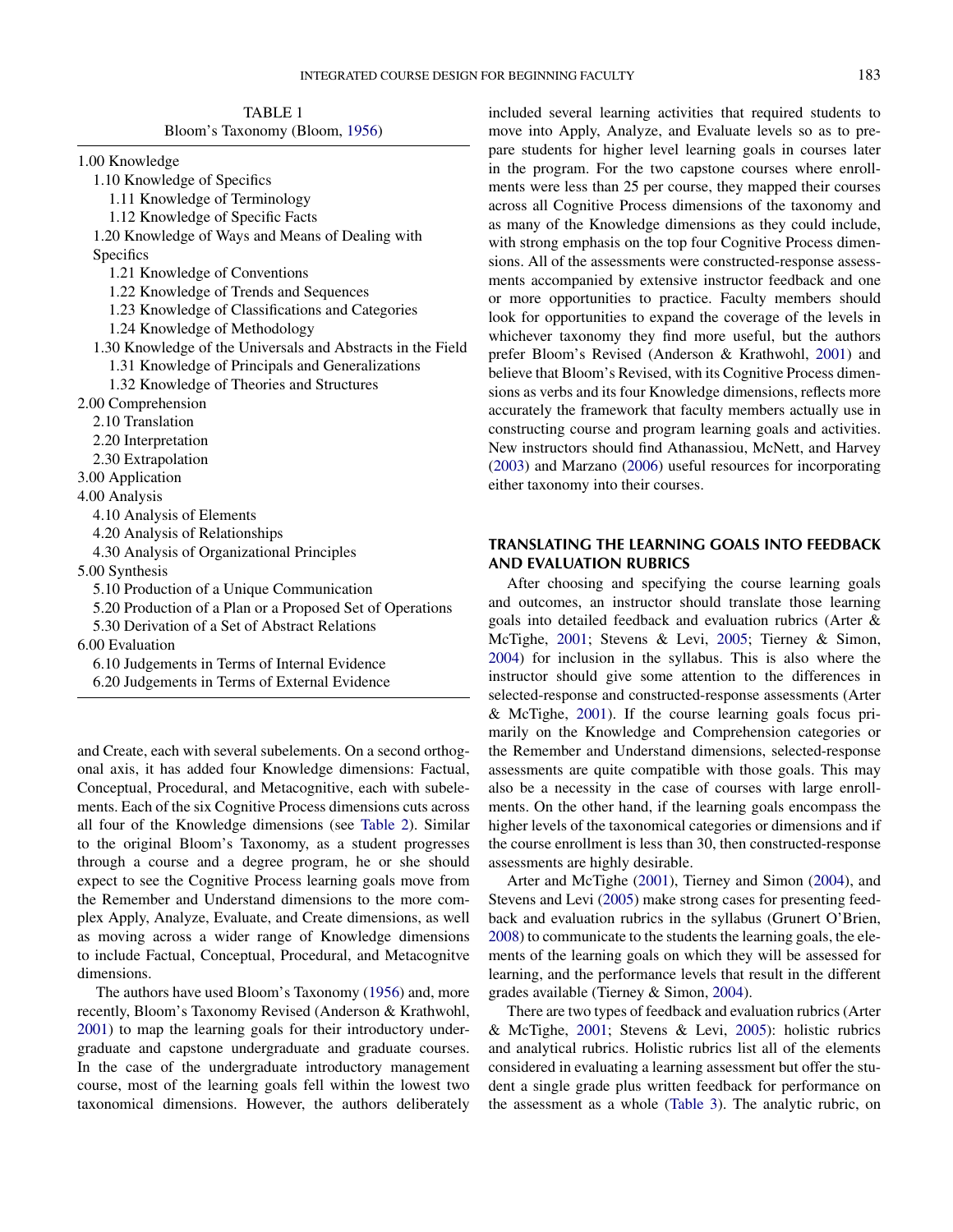| <b>Cognitive Process Dimension</b><br>C.a<br>C.b<br>A.b<br>B.a<br>B.b<br>B.c<br>C.c<br>D.a<br>D.b<br>D.c<br>A.a<br>Remember<br>1.1 Recognizing<br>1.2 Recalling<br>Understand<br>2.1 Interpreting<br>2.2 Exemplifying<br>2.3 Classifying<br>2.4 Summarizing<br>2.5 Inferring<br>2.6 Comparing<br>2.7 Explaining<br>Apply<br>3.1 Executing<br>3.2 Implementing<br>4.1 Differentiating<br>4.2 Organizing<br>4.3 Attributing<br>5.1 Checking<br>5.2 Critiquing<br>6.1 Generating<br>6.2 Planning<br>6.3 Producing<br>$A.a = Terminology$<br>$A.b =$ Elements<br>$B.a = Classifications$<br>$B.b = \text{Principles}$<br>$B.c = Models/Theories$<br>$C.a = Skills$<br>$C.b = Techniques$<br>$C.c =$ Criteria<br>$D.a = \text{Strategic}$<br>$D.b = Tasks$<br>$D.c = Self$ -knowledge | The Knowledge Dimension | Factual |  | Conceptual |  |  | Procedural |  |  | Metacognitive |  |  |
|----------------------------------------------------------------------------------------------------------------------------------------------------------------------------------------------------------------------------------------------------------------------------------------------------------------------------------------------------------------------------------------------------------------------------------------------------------------------------------------------------------------------------------------------------------------------------------------------------------------------------------------------------------------------------------------------------------------------------------------------------------------------------------|-------------------------|---------|--|------------|--|--|------------|--|--|---------------|--|--|
|                                                                                                                                                                                                                                                                                                                                                                                                                                                                                                                                                                                                                                                                                                                                                                                  |                         |         |  |            |  |  |            |  |  |               |  |  |
|                                                                                                                                                                                                                                                                                                                                                                                                                                                                                                                                                                                                                                                                                                                                                                                  |                         |         |  |            |  |  |            |  |  |               |  |  |
|                                                                                                                                                                                                                                                                                                                                                                                                                                                                                                                                                                                                                                                                                                                                                                                  |                         |         |  |            |  |  |            |  |  |               |  |  |
|                                                                                                                                                                                                                                                                                                                                                                                                                                                                                                                                                                                                                                                                                                                                                                                  |                         |         |  |            |  |  |            |  |  |               |  |  |
|                                                                                                                                                                                                                                                                                                                                                                                                                                                                                                                                                                                                                                                                                                                                                                                  |                         |         |  |            |  |  |            |  |  |               |  |  |
|                                                                                                                                                                                                                                                                                                                                                                                                                                                                                                                                                                                                                                                                                                                                                                                  |                         |         |  |            |  |  |            |  |  |               |  |  |
|                                                                                                                                                                                                                                                                                                                                                                                                                                                                                                                                                                                                                                                                                                                                                                                  |                         |         |  |            |  |  |            |  |  |               |  |  |
|                                                                                                                                                                                                                                                                                                                                                                                                                                                                                                                                                                                                                                                                                                                                                                                  |                         |         |  |            |  |  |            |  |  |               |  |  |
|                                                                                                                                                                                                                                                                                                                                                                                                                                                                                                                                                                                                                                                                                                                                                                                  |                         |         |  |            |  |  |            |  |  |               |  |  |
|                                                                                                                                                                                                                                                                                                                                                                                                                                                                                                                                                                                                                                                                                                                                                                                  |                         |         |  |            |  |  |            |  |  |               |  |  |
|                                                                                                                                                                                                                                                                                                                                                                                                                                                                                                                                                                                                                                                                                                                                                                                  |                         |         |  |            |  |  |            |  |  |               |  |  |
|                                                                                                                                                                                                                                                                                                                                                                                                                                                                                                                                                                                                                                                                                                                                                                                  |                         |         |  |            |  |  |            |  |  |               |  |  |
|                                                                                                                                                                                                                                                                                                                                                                                                                                                                                                                                                                                                                                                                                                                                                                                  |                         |         |  |            |  |  |            |  |  |               |  |  |
|                                                                                                                                                                                                                                                                                                                                                                                                                                                                                                                                                                                                                                                                                                                                                                                  |                         |         |  |            |  |  |            |  |  |               |  |  |
|                                                                                                                                                                                                                                                                                                                                                                                                                                                                                                                                                                                                                                                                                                                                                                                  |                         |         |  |            |  |  |            |  |  |               |  |  |
|                                                                                                                                                                                                                                                                                                                                                                                                                                                                                                                                                                                                                                                                                                                                                                                  | Analyze                 |         |  |            |  |  |            |  |  |               |  |  |
|                                                                                                                                                                                                                                                                                                                                                                                                                                                                                                                                                                                                                                                                                                                                                                                  |                         |         |  |            |  |  |            |  |  |               |  |  |
|                                                                                                                                                                                                                                                                                                                                                                                                                                                                                                                                                                                                                                                                                                                                                                                  |                         |         |  |            |  |  |            |  |  |               |  |  |
|                                                                                                                                                                                                                                                                                                                                                                                                                                                                                                                                                                                                                                                                                                                                                                                  |                         |         |  |            |  |  |            |  |  |               |  |  |
|                                                                                                                                                                                                                                                                                                                                                                                                                                                                                                                                                                                                                                                                                                                                                                                  | Evaluate                |         |  |            |  |  |            |  |  |               |  |  |
|                                                                                                                                                                                                                                                                                                                                                                                                                                                                                                                                                                                                                                                                                                                                                                                  |                         |         |  |            |  |  |            |  |  |               |  |  |
|                                                                                                                                                                                                                                                                                                                                                                                                                                                                                                                                                                                                                                                                                                                                                                                  |                         |         |  |            |  |  |            |  |  |               |  |  |
|                                                                                                                                                                                                                                                                                                                                                                                                                                                                                                                                                                                                                                                                                                                                                                                  | Create                  |         |  |            |  |  |            |  |  |               |  |  |
|                                                                                                                                                                                                                                                                                                                                                                                                                                                                                                                                                                                                                                                                                                                                                                                  |                         |         |  |            |  |  |            |  |  |               |  |  |
|                                                                                                                                                                                                                                                                                                                                                                                                                                                                                                                                                                                                                                                                                                                                                                                  |                         |         |  |            |  |  |            |  |  |               |  |  |
|                                                                                                                                                                                                                                                                                                                                                                                                                                                                                                                                                                                                                                                                                                                                                                                  |                         |         |  |            |  |  |            |  |  |               |  |  |
|                                                                                                                                                                                                                                                                                                                                                                                                                                                                                                                                                                                                                                                                                                                                                                                  |                         |         |  |            |  |  |            |  |  |               |  |  |
|                                                                                                                                                                                                                                                                                                                                                                                                                                                                                                                                                                                                                                                                                                                                                                                  |                         |         |  |            |  |  |            |  |  |               |  |  |
|                                                                                                                                                                                                                                                                                                                                                                                                                                                                                                                                                                                                                                                                                                                                                                                  |                         |         |  |            |  |  |            |  |  |               |  |  |
|                                                                                                                                                                                                                                                                                                                                                                                                                                                                                                                                                                                                                                                                                                                                                                                  |                         |         |  |            |  |  |            |  |  |               |  |  |
|                                                                                                                                                                                                                                                                                                                                                                                                                                                                                                                                                                                                                                                                                                                                                                                  |                         |         |  |            |  |  |            |  |  |               |  |  |
|                                                                                                                                                                                                                                                                                                                                                                                                                                                                                                                                                                                                                                                                                                                                                                                  |                         |         |  |            |  |  |            |  |  |               |  |  |
|                                                                                                                                                                                                                                                                                                                                                                                                                                                                                                                                                                                                                                                                                                                                                                                  |                         |         |  |            |  |  |            |  |  |               |  |  |
|                                                                                                                                                                                                                                                                                                                                                                                                                                                                                                                                                                                                                                                                                                                                                                                  |                         |         |  |            |  |  |            |  |  |               |  |  |
|                                                                                                                                                                                                                                                                                                                                                                                                                                                                                                                                                                                                                                                                                                                                                                                  |                         |         |  |            |  |  |            |  |  |               |  |  |
|                                                                                                                                                                                                                                                                                                                                                                                                                                                                                                                                                                                                                                                                                                                                                                                  |                         |         |  |            |  |  |            |  |  |               |  |  |
|                                                                                                                                                                                                                                                                                                                                                                                                                                                                                                                                                                                                                                                                                                                                                                                  |                         |         |  |            |  |  |            |  |  |               |  |  |

<span id="page-5-0"></span>TABLE 2 Bloom's Taxonomy Revised (Anderson & Krathwohl, [2001\)](#page-11-8)

the other hand, lists all of the elements considered in evaluating the learning assessment but offers written feedback and grades on each of the elements, which can also carry differing weights [\(Table 4\)](#page-7-0). The rubrics also contain descriptions of performance levels, usually three, four, or five, for each element and the grades attached to each performance level (see Tierney & Simon, [2004\)](#page-12-15). In addition to communicating to the students the learning goals and the elements of each of those learning goals in the syllabus at the beginning of the semester,

the rubrics can be a guide for the instructor in the format of the written feedback to the student on his or her performance on the assessment.

Faculty members also should know that they have a choice in the level of involvement they give to the students in the creation of the course feedback and evaluation rubrics. At one end of the continuum, students have no involvement in the creation of the rubrics, what Stevens and Levi [\(2005\)](#page-12-14) call the Presentation Model. The instructor takes sole responsibility for the choice of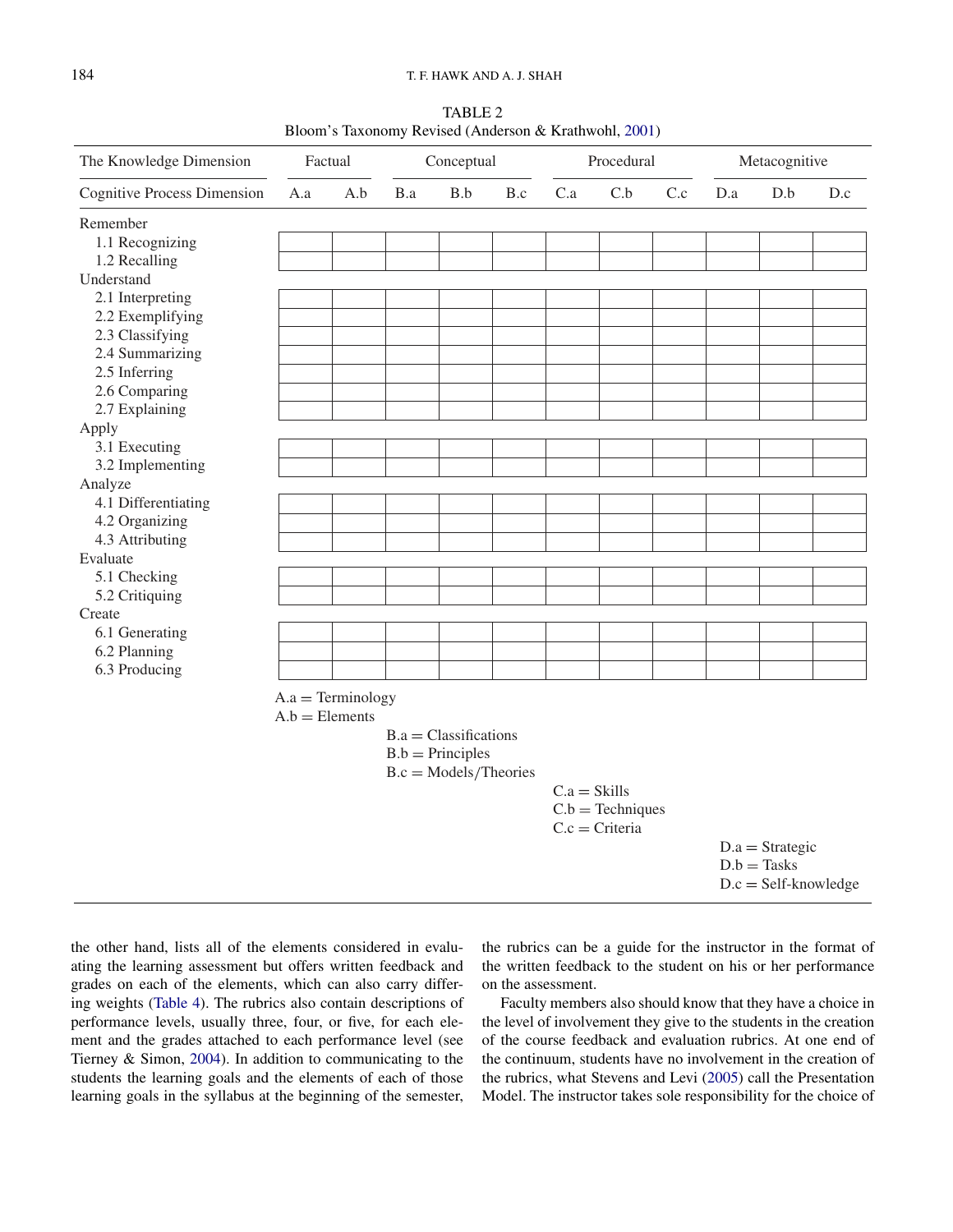## TABLE 3 Holistic rubric for a class presentation

#### <span id="page-6-0"></span>Exemplary (A performance)

Your presentation addresses the assigned topic. You introduce the topic with clear definition. You identify and explain all characteristics and any subcategories of the topic. You provide multiple examples to illustrate the topic. You make a variety of suggestions regarding use of the topic in the classroom. You provide a bibliography of at least ten books on the topic in correct APA format. Your presentation is well organized, well written, and visually attractive.

#### Proficient (B performance)

Your presentation addresses the assigned topic. You define the topic. You identify and explain the characteristics and subcategories of the topic. You provide at least two examples of the topic. You make at least two suggestions for classroom use of the topic. You provide a bibliography of ten books.

### Acceptable (C performance)

Your presentation addresses the assigned topic. You define the topic. You identify the characteristics and subcategories of the topic. You provide an example of the topic. You make a suggestion for classroom use of the topic. You provide a bibliography of less than ten books.

### Weak (D performance)

Your presentation addresses the assigned genre. You identify the characteristics or subcategories of the topic. Your presentation lacks examples or instructional suggestions. There is only a partial bibliography.

### Unacceptable (F performance)

Your presentation does not address the assigned topic. You do not identify and explain the characteristics or subcategories of the topic. Examples and instructional suggestions are not included. There is no bibliography.

each learning goal as well as the development of the rubric and its elements, weights, and performance dimensions. Students find the rubric in the syllabus and can only ask clarifying questions to the instructor. At the other end of the continuum, the students collaborate with the faculty member on designing the learning goals, the elements, the weighting, and the performance levels, with the instructor performing more of a facilitator role for the process, or the  $4 \times 4$  Model for Stevens and Levi. Stevens and Levi [\(2005\)](#page-12-14) offer detailed descriptions of the processes for both of these models, as well as for the Feedback Model, the Pass-the-Hat Model, and the Post-it Model in between. The authors like to use the Feedback Model and give the students the rubrics, with the opportunity to ask clarifying questions and modify the rubrics, where appropriate, then give them a say in the weightings of the elements by discussing their preferences for weights within acceptable ranges and arriving at a class consensus. But the nature of the course learning goals as well as the preferences of the instructor should drive the level of student involvement.

Regardless of where on the continuum the student involvement takes place, it is important for the instructor to engage in discussions with the students about the clarity of the rubrics and their understanding of the performance expectations arising from the rubrics. This is particularly important in constructing the performance level scales (Tierney & Simon, [2004\)](#page-12-15), where consistency across all descriptions of the performance levels is critical. Tierney and Simon do a fine job of explaining this process.

Once the students fully understand the rubrics and how the instructor will use them, the rubrics offer the instructor a solid platform for evaluating the performance of each student and for giving whatever level of feedback is practical for the instructor to give. Having feedback and evaluation rubrics, particularly analytic rubrics, can allow an instructor to embrace constructedresponse assessments in larger classes. They give the instructor a ready-made framework for checking off where the student's performance lies, as well as readily available elements on which to make brief comments. Some faculty members provide freeform written feedback based on the rubric elements. Others make their feedback comments on a copy of the rubric.

#### **THE CHOICE OF LEARNING ACTIVITIES**

There is a clear relationship between the learning goals of the course chosen by the instructor (or the program faculty as a whole), the learning activities the instructor chooses to allow the students to succeed in the learning, and the content and design of the feedback and evaluation rubrics that communicate those learning goals to the students. There is also a further and important relationship with the diversity of the ways in which both the students and the instructor learn and the learning activities that encourage the learning to take place. Both of those complex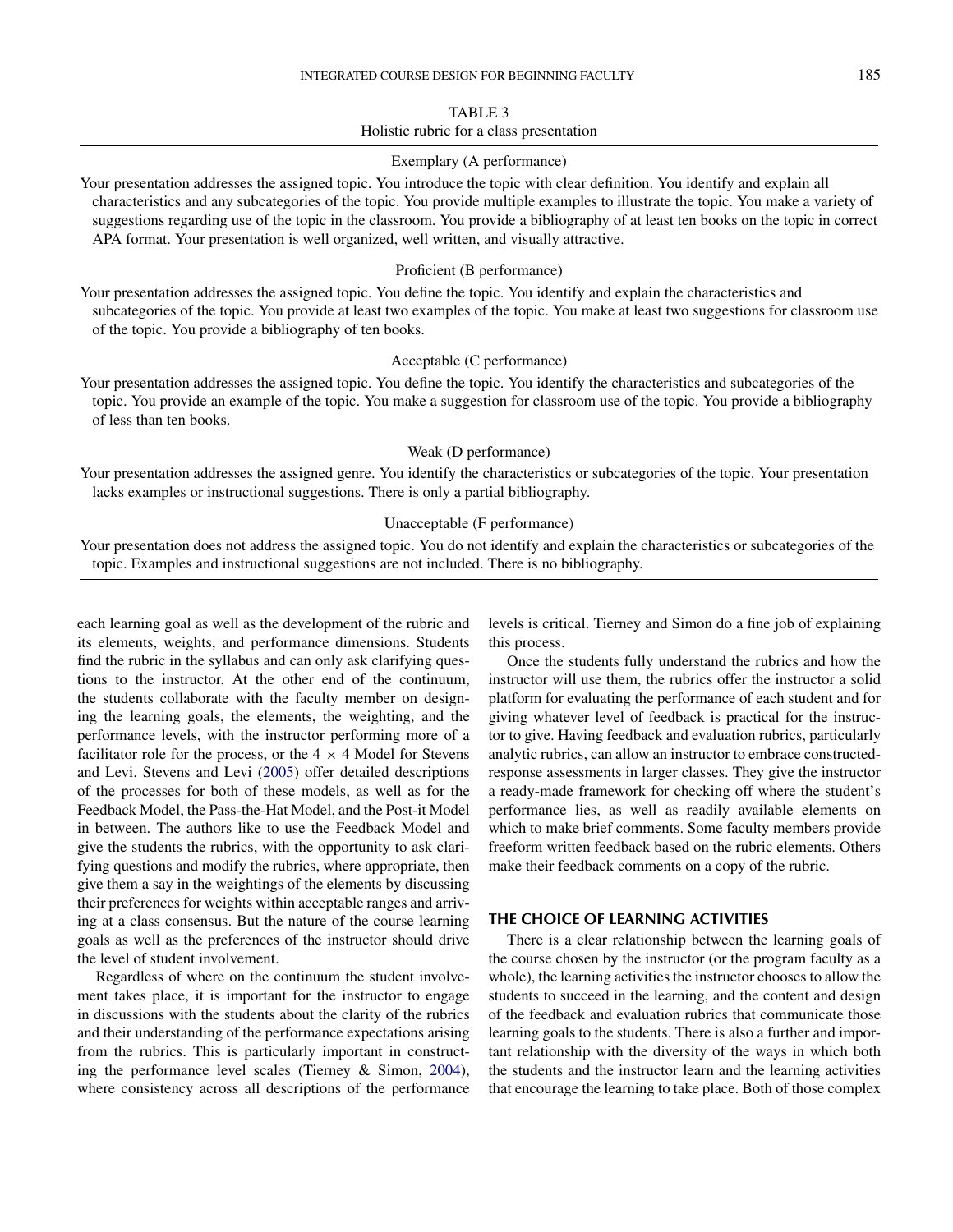## <span id="page-7-0"></span>TABLE 4 Analytic rubric for a class presentation

- 1. Content of Presentation (?%). The content of the presentation is relevant to the course, supported by factual information, consistent in its logic, supported by analysis, and is convincing.
	- A. I effectively cover all of the required content components of the presentation.
	- B. I effectively cover most of the required content components of the presentation.
	- C. I effectively cover some of the required content components of the presentation.
	- D. I effectively cover few of the required content components of the presentation.
	- F. I do not cover any of the required content components of the presentation.
- 2. Organization of the Presentation (?%). The presentation has an introduction, a main body, and a conclusion where the components fit together and flow well.
	- A. The presentation has all of the components and they fit together and flow well.
	- B. The presentation has most of the components; there are weaknesses in the fit and flow.
	- C. The presentation has some of the components; there is a poor fit and flow.
	- D. The presentation has a few of the components; the sections are unrelated to each other.
	- F. My presentation shows no real purpose and direction and is disorganized.
- 3. Visuals of the Presentation (?%). The visuals are appropriate for their purposes; appropriate in content; accurate in content; complete in content; show known information, assumptions, and calculations; are designed well; are accessible in format to the audience.
	- A. Visuals have all of the above characteristics.
	- B. Visuals have most of the above characteristics.
	- C. Visuals have some of the above characteristics.
	- D. Visuals have a few of the above characteristics.
	- F. There are no visuals for this presentation.
- 4. Delivery of the Presentation (?%). The delivery of the presentation is spontaneous (not read), easily heard, clear in diction, varied in tone and inflexion, animated with gestures, and conducted with audience eye contact. The presenters are professionally dressed and effectively address audience questions.
	- A. The delivery has all of the above characteristics.
	- B. The delivery has most of the above characteristics.
	- C. The delivery has some of the above characteristics.
	- D. The delivery has a few of the above characteristics.
	- F. The delivery has none of the above characteristics.
- 5. Time Frame of the Presentation (?%). The time limit for the presentation is 10–15 minutes.
	- A. The presentation duration falls within the specified time limits.
	- B. The duration is 1 minute less than or more than the specified time limits.
	- C. The duration is 2 minutes less than or more than the specified time limits.
	- D. The duration is 3 minutes less than or more than the specified time limits.
	- F. The presentation duration is 4 minutes less than or more than the specified time limits.

and dynamic relationships suggest that instructors need to have a working familiarity with, one, a wide repertoire of learning models*/*theories and activities and, two, the characteristics and diversity of the ways in which students—and themselves—learn as "adults." In this section we address both of these issues.

Merriam, Caffarella, and Baumgartner [\(2007\)](#page-12-24) have compiled an extensive critical examination of adult learning theories and models that are appropriate for formal, informal, nonformal, and online learning contexts. In addition to covering models of adult learning such as that offered by Knowles, Holton, and Swanson [\(1998\)](#page-12-23), they provide chapters that examine self-directed learning, transformational learning, experiential learning, spiritual and narrative learning, critical learning theory, and feminist

models of learning. In each of these chapters, Merriam and her colleagues not only review multiple models for each but also offer critical evaluations of each model, emphasizing the strengths, limitations, and practical applications.

An excellent example would be the chapter on experiential learning, a pedagogical approach currently held in high regard among business school faculty and where Kolb's [\(1984\)](#page-12-30) model is essentially the only one considered. Merriam et al. [\(2007\)](#page-12-24) review two constructivist models of experiential learning, from Kolb [\(1984\)](#page-12-30) and Jarvis [\(1987,](#page-12-31) [2006\)](#page-12-32), as well as three more that are more contextual in character (Boud & Walker, [1991;](#page-11-14) Usher, Bryant, & Johnston, [1997;](#page-12-33) Fenwick, [2003\)](#page-12-34). They compare and contrast the five models, identifying the critical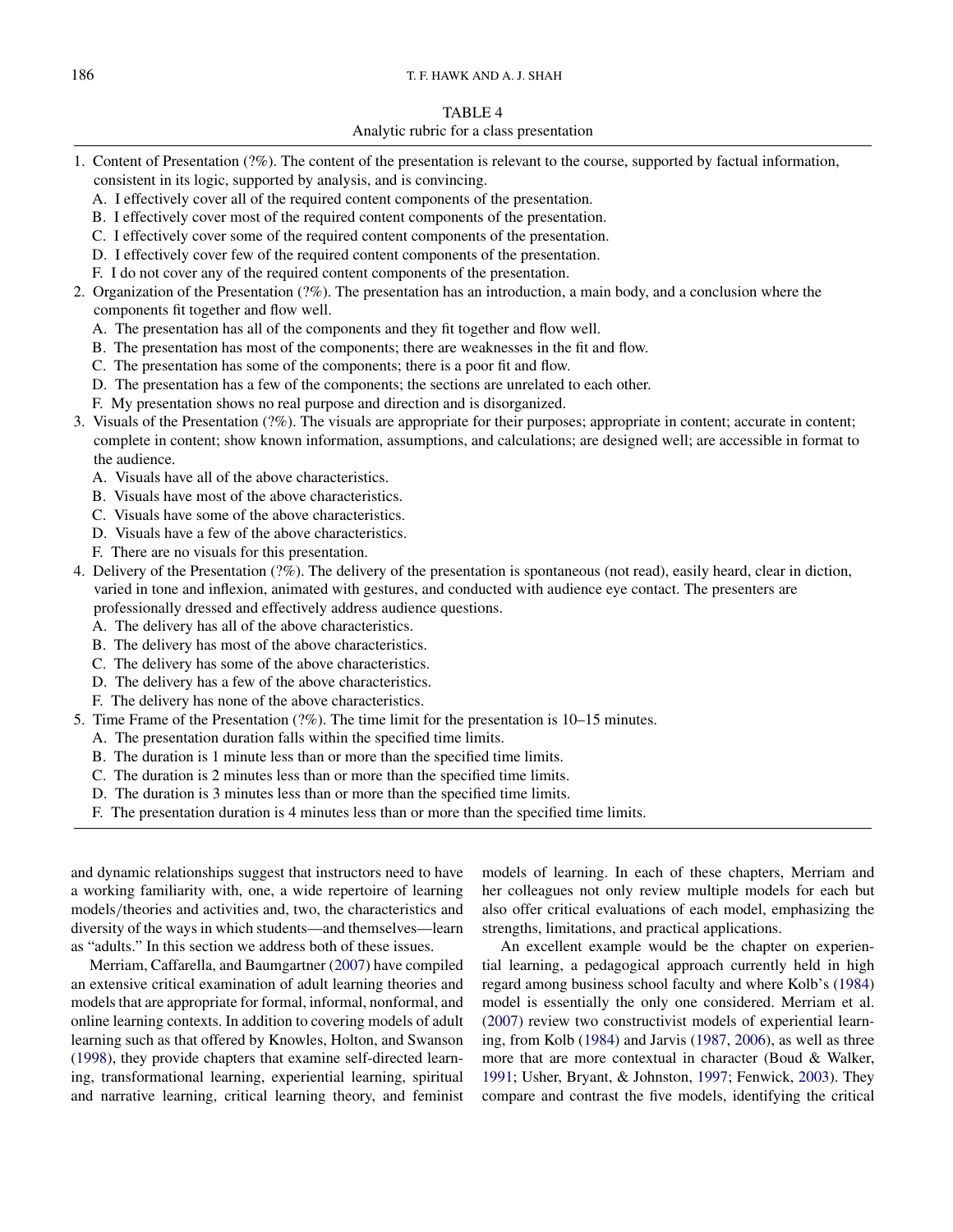assumptions that underlie each model, and discuss how instructors can practically use each of the models in the formal setting of the classroom.

Although Merriam and her colleagues do not go into the minute detail of experiential learning to identify and describe the multiple teaching approaches that could be used as experiential learning, college of business faculty members are familiar with such experiential learning approaches as the case method (e.g., Christensen, Garvin, & Sweet, [1991;](#page-11-15) Christensen & Hansen, 1981*/*[1987;](#page-11-16) McNair, [1954;](#page-12-35) Towl, [1969\)](#page-12-36), discussion or conversational learning (e.g., Baker, Jensen, & Kolb, [2002;](#page-11-17) Brookfield & Preskill, [1999\)](#page-11-18), team learning (Michaelsen, Knight, & Fink, [2002\)](#page-12-37), service learning (see the special issue of the *Journal of Management Education*, 2010, *34*(1)), presentations, simulations, and field, laboratory, and research projects. All of these might comfortably fit into a wider descriptive category of active learning processes (e.g., Bonwell & Eisen, [1991;](#page-11-19) Meyers & Jones, [1993\)](#page-12-38). The point is that there are a multitude of learning approaches just within the experiential learning model and an even wider range of adult learning models and theories that can form the basis of a pedagogically diverse and competent repertoire for any instructor, new or seasoned.

Knowles, Holton, and Swanson [\(1998\)](#page-12-23) take the position that andragogy presents the core principles of adult learning, whereas pedagogy has its etymological roots in child and juvenile learning. Knowles et al. [\(1998\)](#page-12-23) cite Lindeman [\(1926\)](#page-12-39) to address the issue of who is an adult learner. Lindeman's five assumptions are the basis for most of what Knowles and his colleagues use throughout their book:

- Adults are motivated to learn as they experience needs and interests that learning will satisfy.
- Adults' orientation to learning is life-centered.
- Experience is the richest source of adults' learning.
- Adults have a deep need to be self-directing.
- Individual differences among people increase with age.

Knowles and his colleagues go on to develop their six principles of andragogy:

- The learner's need to know.
- The self-concept of the learner.
- The prior experience of the learner.
- The readiness to learn.
- An orientation to learning.
- A motivation to learn.

These principles work best when they are adapted to the uniqueness of the learner and the learning situation. This is a transactional or process model of learning in that it focuses on the characteristics of the process, not the goals and aims of that process.

At the same time, instructors should be aware that students learn or prefer to learn differently and are not all at the same

stage in their learning development. There are numerous learning style models available (for reviews, see Coffield, Mosley, Hall, & Ecclestone, [2004;](#page-11-10) Hawk & Shah, [2007\)](#page-12-18). For example, there is Kolb's [\(1984\)](#page-12-30) model built on the concrete*/*abstract and active*/*reflective dimensions, Gregorc's [\(1985\)](#page-12-40) model built on the concrete*/*abstract and sequential*/*random dimensions, Fleming's [\(2001\)](#page-12-41) model of Aural, Visual, Read*/*Write, and Kinesthetic learners, and the Approaches to Studying model (Entwistle, Hanley, & Hounsell, [1979;](#page-12-42) Entwistle & Tait, [1995\)](#page-12-43) with its Deep, Surface, and Strategic learners. The diversity of learning style models offers numerous ways in which an instructor can view the ways students learn.

In a related stream of research, Perry [\(1970\)](#page-12-44), Belenky, Clinchy, Goldberger, and Tarule [\(1986\)](#page-11-20), Baxter Magolda [\(1992,](#page-11-11) [1999\)](#page-11-12), and Kegan [\(1994\)](#page-12-45) address the issue of learning development stages, particularly in higher education (for a review see also Richardson, [2013\)](#page-12-46). Baxter Magolda [\(1992\)](#page-11-11) has developed a sequential four-stage model of Absolute Knowing, Transitional Knowing, Independent Knowing, and Contextual Knowing, built on both female and male students in higher education. The important point to take from this research is that faculty members should not assume that all of their students are at the same stage of their learning development.

To integrate these issues, faculty members should develop a repertoire of learning activities that go well beyond just the passive lecture mode and embrace active and experiential learning processes in order to match the learning activities and the learning assessments with the learning goals, the diversity of learning styles and preferences of their students, and where they may be in terms of their learning development stages. It is also important for the faculty member to understand where his or her own learning preferences might lie and to work creatively with the enrollment profiles of the courses. Courses where the enrollments are high and the learning goals fall into the first two levels of Bloom's Taxonomy lend themselves to a higher but not exclusive use of lectures and machine-gradable assessments. On the other hand, those courses with lower enrollments and that offer learning goals that fall into the last four dimensions of Bloom's Taxonomy should necessitate learning activities that actively engage the students in their own learning processes and provide the opportunity for student-constructed assessments and instructor feedback, the topic of the next section.

#### **ASSESSMENTS AND FEEDBACK**

At the outset, it is important to clarify the distinction between assessment and grading. Assessment is the "means" or "activity" by which an instructor tests the degree to which the student has met the learning goal or objective. Grading is the "measure" of how well the student performs on the assessment.

As previously indicated (Arter & McTighe, [2001\)](#page-11-9), assessments can be selected-response assessments or constructedresponse assessments. However, assessments should fit the character of the learning goal or task as well as the where the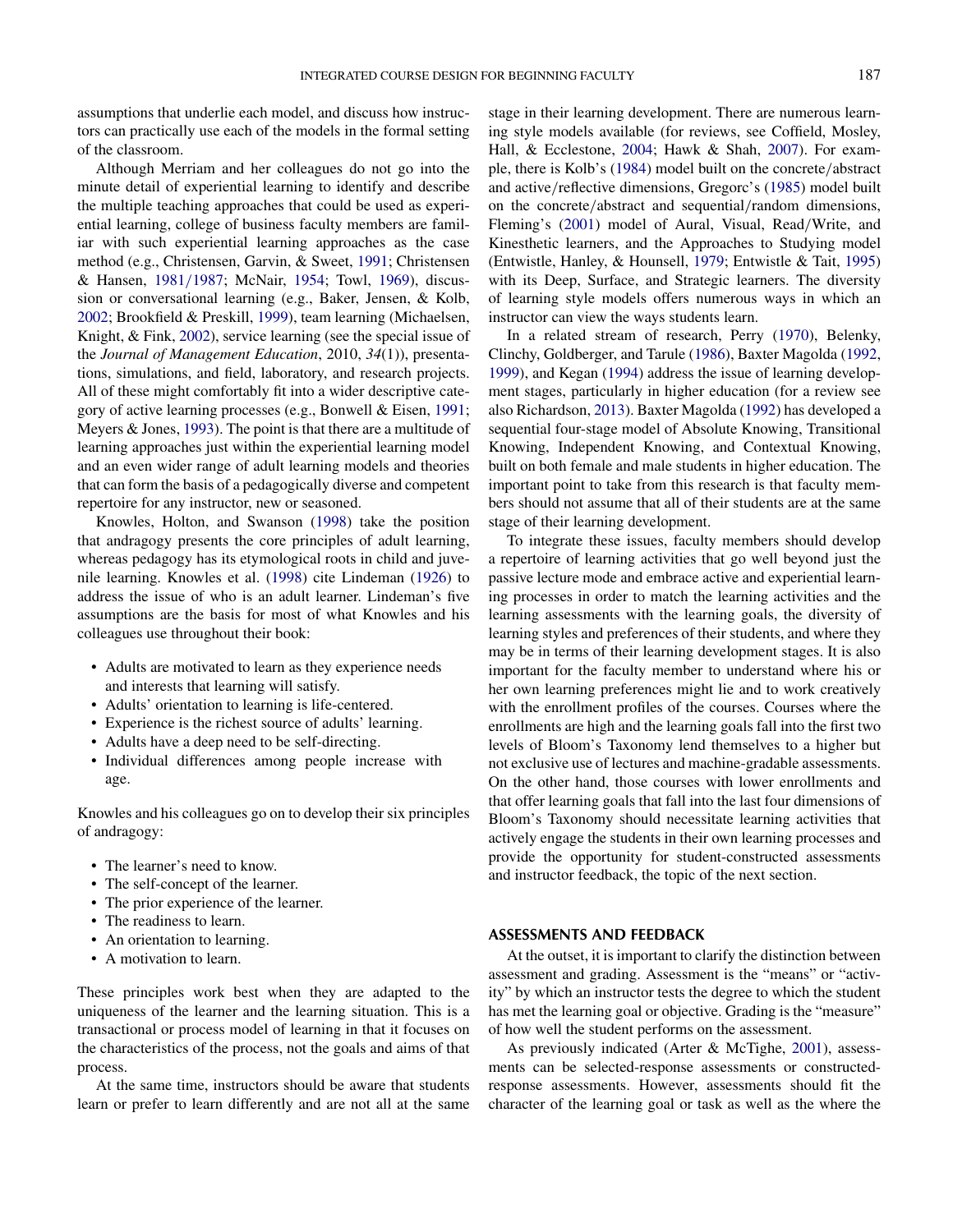learning goal falls within the taxonomies offered by Bloom [\(1956\)](#page-11-7) and Anderson and Krathwohl [\(2001\)](#page-11-8). There is also the issue of class size, where large course enrollments may limit the choices of constructed-response assessments but not the creativity of the instructor.

When the learning goal falls within the Remember and Understand taxonomical dimensions, it is reasonable to use selected-response assessments (multiple choice, true*/*false, fillin the blank, matching, short answer, etc.). Selected-response assessments fit with larger class sizes and courses such as those that are introductory or early in a program where the learning is usually knowledge oriented and vocabulary is developing. It is also possible to craft some selected-response assessments that work well in the Apply and Analyze categories if the instructor remains alert to the possible ways in which students can make mistakes and includes those error-driven responses in the response selection profile.

In general, however, assessments for learning goals that fall into the top four taxonomical categories of both Bloom's Taxonomy and Bloom's Taxonomy Revised should be constructed-response assessments (problems, quantitative and financial analyses, essays, case analyses, research projects, field projects, presentations, demonstrations, discussions, role plays, etc.). In order for the students to have a reasonable opportunity to learn and succeed in these assessments, there should be a quality feedback and evaluation rubric, the opportunity for students to practice and engage in guided practice and scaffolded learning (see earlier citation of Goldstein, [1999,](#page-12-16) and Pea, [2004,](#page-12-17) and earlier explanations), and constructive developmental feedback on which the student can build a corrective response. That means the instructor needs to develop some good feedback skills.

According to Hattie and Timperley [\(2007\)](#page-12-25), feedback must address three questions:

- What are the goals or in what direction am I going?
- What progress am I, the learner, making toward that goal or how am I doing?
- What do I need to do to make more progress or where do I go next?

Using the feedback, students can make progress by focusing their attention, increasing their effort, developing effective error detection skills, constructing better strategies to achieve the task goal, and*/*or collecting more and better information for problem solving. In turn, instructors can help students achieve their learning goals by providing appropriate and challenging learning goals, making learning goals and performance level expectations clear by providing well-developed evaluation and feedback rubrics, using scaffolding and guided practice (Goldstein, [1999;](#page-12-16) Pea, [2004\)](#page-12-17) to make goals more manageable, providing a safe environment in which to learn, and providing constructive developmental feedback.

Feedback (Hattie & Timperley, [2007\)](#page-12-25) can focus on a task or output (task feedback) and on the process used to accomplish

the task or output and for error detection (process feedback). Feedback that encompasses both task and processes is more effective.

Feedback can be formative or summative. Formative feedback (Shute, [2008,](#page-12-29) p. 153) is "information communicated to a learner that is intended to modify his or her thinking or behavior for the purpose of improving learning" and occurs as the learning is taking place. However, feedback that has a negative impact on the learning process or on the learner's learning development is not formative in character. Summative feedback is information and evaluation communicated to a learner at the completion of a learning process about how well the learner has met the standard for the learning goal.

Shute [\(2008\)](#page-12-29) also discusses two primary functions of formative feedback: directive and facilitative. Directive feedback lets the student know where the gap occurs between the learning goal and the student's performance. Facilitative feedback offers suggestions and hints to help the student in revising and changing the knowledge or performance.

What can the instructor do to significantly enhance the likelihood that the student will be receptive to and actually use the feedback provided by the instructor? This concerns the character of the feedback given by the instructor. Butler and Winne [\(1995\)](#page-11-21) describe five functions that feedback can serve to fine-tune the student's understanding or performance:

- To *confirm* a student's understandings*/*beliefs and congruence with course objectives.
- To *tune* a student's understandings and use as basically correct.
- To *add* information if the student has only partial information.
- To *replace* prior knowledge that is incorrect or inappropriate.
- To *restructure* incompatible theories and models.

And Hattie and Temperley [\(2007\)](#page-12-25) pose three conditions necessary to allow students to benefit from feedback:

- They possess a concept of the goal*/*standard or reference level being aimed for.
- They can compare the actual level of performance with that of the goal*/*standard.
- They can engage in appropriate action that leads to some closing of the gap.

The first two bullets here are connected to the use of feedback and evaluation rubrics, while the last depends on good feedback.

So, what does effective feedback look like? We have integrated and summarized the recommendations for effective feedback as offered by Hunsaker [\(1983\)](#page-12-26), Michaelsen and Schultheiss [\(1988\)](#page-12-28), Butler and Winne [\(1995\)](#page-11-21), and Juwah et al. [\(2004\)](#page-12-27) in [Table 5.](#page-10-0) Some excellent suggestions for feedback on team and group assessments are available in Michaelsen, Knight, and Fink [\(2002\)](#page-12-37) and at www.teambasedlearning.org. Feedback that follows these guidelines can go all the way from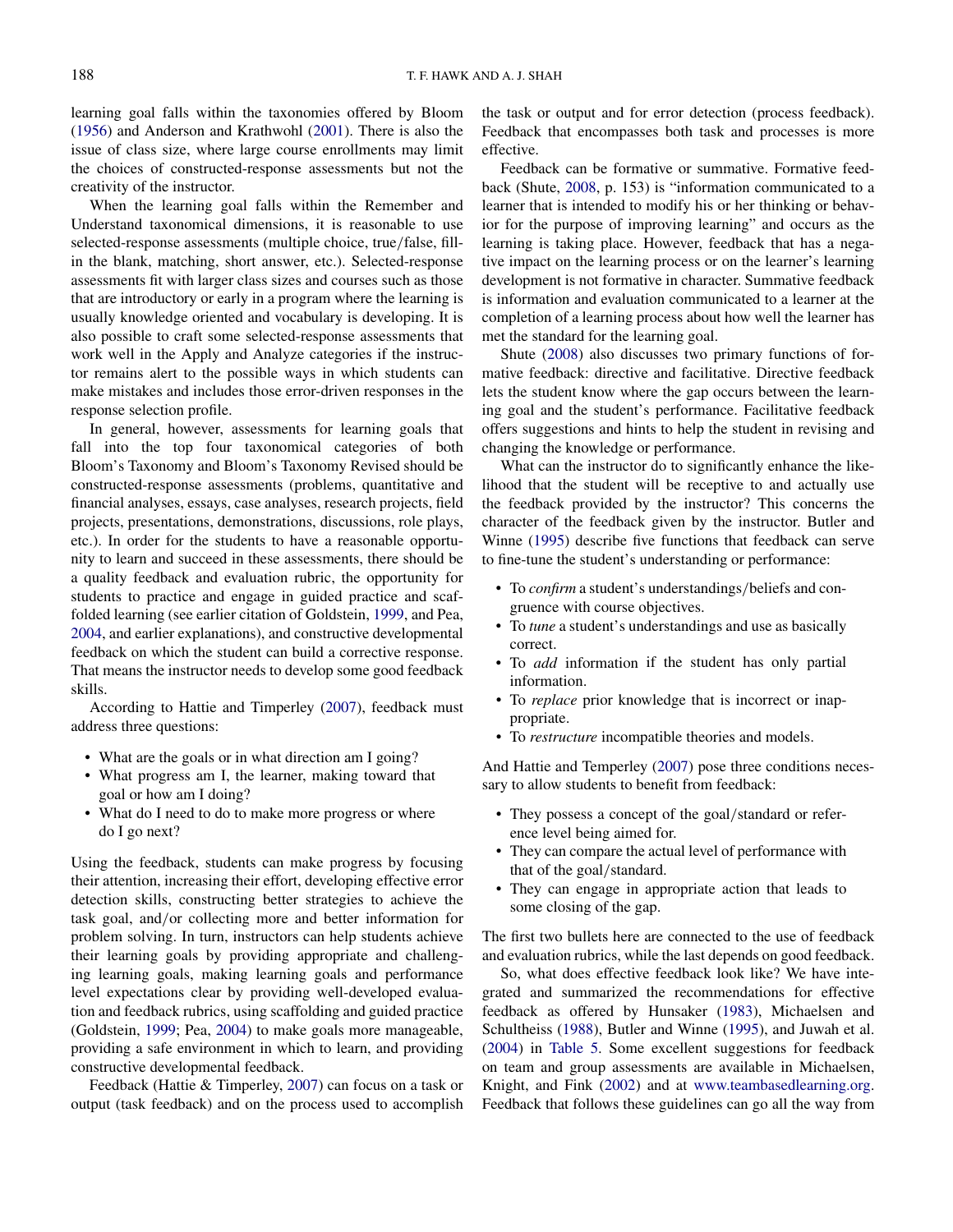| TABLE 5                                                 |  |
|---------------------------------------------------------|--|
| The characteristics of useful feedback (Hunsaker, 1983; |  |
| Michaelsen & Schultheiss, 1988)                         |  |

handwritten feedback uniquely tailored to each student and his or her performance on an assessment, whether for practice or the end product, to a printed rubric on which the instructor circles or underlines those parts of the performance description that have been met or writes comments on the rubric. In this way, the instructor can tailor feedback to class size and to personal taste.

To conclude this discussion of assessments and feedback, it is important to note that while the focus on feedback here has been for constructed-response assessments, Black and Wiliam [\(1998\)](#page-11-22) indicate that a significant majority of undergraduate faculty choose selected-response assessments and bypass the opportunity for any meaningful feedback on the assessment. However, Stark [\(2006\)](#page-12-47) describes his use of group exams after the completed individual examinations as a way of using peer feedback to enhance student learning with selected-response assessments.

#### **CONCLUSION**

This article has offered an integrated model of the teaching*/*learning processes and course design that the authors believe can be a useful starting point for long-term pedagogical or andragogical development by new and seasoned faculty members in order to become more scholarly teachers (Dehler, Beatty, & Leigh, [2010;](#page-12-3) McKinney, [2007\)](#page-12-8). That model encompasses:

- The choice and design of the course learning goals and objectives (Mager, [1997\)](#page-12-12) as informed by Bloom's Taxonomy (Bloom, [1956\)](#page-11-7) and Bloom's Taxonomy Revised (Anderson & Krathwohl, [2001\)](#page-11-8).
- The translation of those goals into feedback and evaluation rubrics (Arter & McTighe, [2001;](#page-11-9) Stevens & Levi, [2005;](#page-12-14) Tierney & Simon, [2004\)](#page-12-15) for selected-response and*/*or constructed-response assessments.
- The selection of appropriate learning activities, including activities for guided practice and scaffolding (Goldstein, [1999;](#page-12-16) Pea, [2004\)](#page-12-17), for the adult learner (Cross, [1992;](#page-11-13) Knowles et al, [1998;](#page-12-23) Merriam et al.,

[2007\)](#page-12-24) and informed by the diversity of student learning styles, learning stages, and the characteristics of adult learners.

<span id="page-10-0"></span>The choice of appropriate assessments with an emphasis on constructed-response assessments accompanied by effective feedback (Hunsaker, [1983;](#page-12-26) Juwah et al., [2004;](#page-12-27) Michaelsen & Schultheiss, [1988\)](#page-12-28).

There have also been discussions of issues of context, particularly as it applies to class size, placement of a course within a program, and instructor competency. The appendix offers a more compact list of recommended readings by topic.

There are three additional contextual issues that warrant discussion. The first focuses on the temporal character of course design and teaching, both within the common unit of the semester and over a longer period of years. The second examines the instructor as a learner who is always "in process." The third asks faculty to consider developing a philosophy of teaching*/*learning.

Each course in a given semester or quarter ends up being unique in several ways. The mix of students and the dynamics among those students and with the instructor change as the students get to know both the instructor and the content of the course and the instructor becomes more knowledgeable about the students. Unexpected turns in the class dynamics are not uncommon, opening the opportunity for valuable learning by both the students and the instructor. As the students "mature" within the course and as the instructor matures with them and about them as learners, faculty members should be open to ways in which they can revise the course content, materials, and learning activities, even in midstream, to improve the learning. This is particularly important where exploration of a content domain is a course goal. Students can be a valuable source of new ideas, and the faculty member can frequently see new ways to make the course better. In a way, what is happening is the equivalent of formative evaluation research (Legge, [1984;](#page-12-48) Shute, [2008\)](#page-12-29) on the course learning processes. Faculty members should use this dynamic and spontaneous learning process as a course unfolds for all it is worth. Both authors have made numerous incremental changes in their course design and pedagogical processes and competencies as a result of the "aha" moments that unexpectedly emerge. And this could lead to a transformational change in pedagogical philosophy, as was the case for one of the authors.

Over the longer term, if the faculty member actively engages in pedagogical development, including continually reading in and doing research on the scholarship of teaching and learning as well as engaging in pedagogical workshops, the accumulation of exposure will surely have a beneficial impact on course design, the choice of learning activities, the competence and repertoire of the faculty member, and the effectiveness of the learning taking place in the course.

Faculty ongoing pedagogical development leads to the idea of the instructor as a dynamic learner (Rodriguez, [2012\)](#page-12-21) over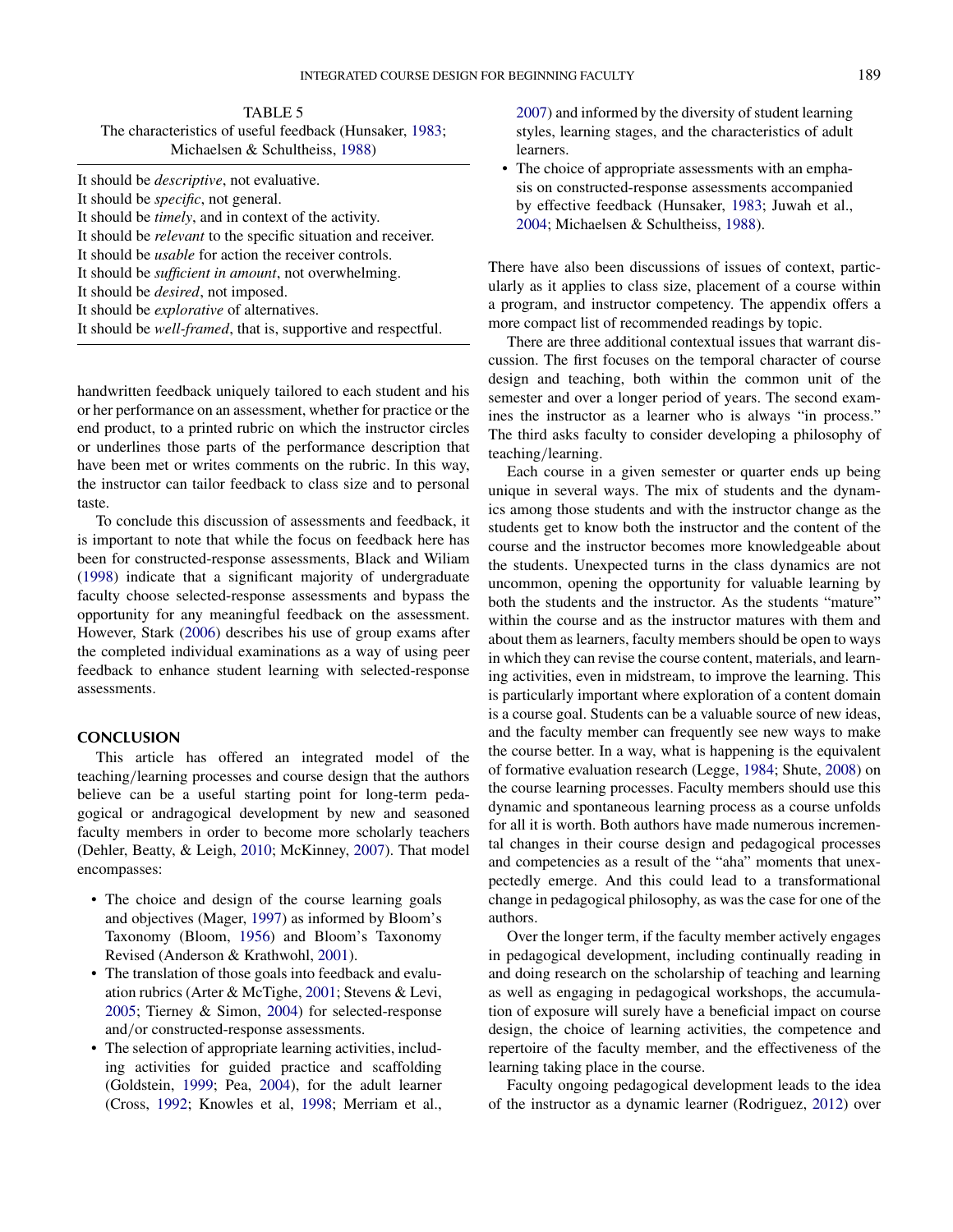time. From course to course and even from class session to class session, the instructor is never the same person, nor are the students. Each encounter, each personal engagement results in some learning and some change. The learning of both the students and the instructor can be informed by recent emergent research from the new interdisciplinary field of mind, brain, and education (Rodriguez, [2012;](#page-12-21) Tokuhama-Espinosa, [2010a,](#page-12-49) [2010b\)](#page-12-50). The brain remains plastic throughout the entire human life span (Damasio, [2010;](#page-12-51) Schwartz & Begley, [2002\)](#page-12-52). Therefore, any assumption that the brain, whether that of a student or that of an instructor, is fixed in what it can learn is not tenable. Experience (Dewey, 1938*/*[1998\)](#page-12-53), practice, and repetition are the central processes of strengthening the neuronal connections for more effective and longer lasting learning. And the emotional centers of the brain are integrally connected to and involved with all of the conscious cognitive activities of the brain (Damasio, [1994;](#page-11-23) LeDoux, [1996,](#page-12-54) [2002;](#page-12-55) Zull, [2002\)](#page-13-0), rendering "rationality" a questionable assumption at best, and a dangerous one at worst. These three central tenets of the mind, brain, and education field can inform the choices of a faculty member in each of the phases of the model offered for consideration in this article. It is important to actively engage in experiential learning activities that resonate with the interests of the students and with the instructor. It is important to offer both the opportunity for practice with feedback. It is important to give the students and yourself the opportunity to engage in the performance again. All of these resonate positively with both the plasticity concept and the strengthening of the neuronal connections, and hence the emphasis on constructed-response assessments. Lifelong learning is unavoidable for both the student and the faculty member, whether new or seasoned, but it can be cultivated and constructively managed. Again, the appendix offers a highlighted reading list for that learning.

Building a teaching*/*learning philosophy, including an ethical posture, is also an important task for both new and seasoned faculty (Beatty, Leigh, & Lund Dean, [2009\)](#page-11-24). What assumptions and values underlie the activities of a faculty member? How do they influence the choices in learning goals and learning activities? What assumptions underlie the theories and models offered to the students? Is there effective and ongoing critique of those theories and models and of the faculty member's own teaching*/*learning philosophy? What is the nature of the ethical posture that the instructor wishes to model to his or her students? It is an ongoing process (an assumption) to continually build and critically examine both one's teaching*/*learning philosophy and the content of what one teaches.

The authors hope that newly hired full-time instructors, and perhaps more seasoned faculty members, will find the model presented here to be understandable, useful, and appealing. If not, then find a different path to building an integrated model—and borrow shamelessly everywhere—and be creative. Whatever the case, the authors hope that every faculty member will find the passion for teaching and learning (Palmer, [1998\)](#page-12-56) and develop into a great teacher (Bain, [2004\)](#page-11-5) as well as a scholarly teacher (Dehler, Beatty, & Leigh, [2010;](#page-12-3) McKinney, [2007;](#page-12-8) Weimer, [2006\)](#page-12-9).

#### **REFERENCES**

- <span id="page-11-3"></span>Andre, R., & Frost, P. J. (Eds.). (1997). *Researchers hooked on teaching: Noted scholars discuss the synergies of teaching and research*. Thousand Oaks, CA: Sage.
- <span id="page-11-8"></span>Anderson, L. W., & Krathwohl, D. R. (Eds.). (2001). *A taxonomy for learning, teaching, and assessing: A revision of Bloom's taxonomy of educational objectives*. New York, NY: Longmans.
- <span id="page-11-9"></span>Arter, J., & McTighe, J. (2001). *Scoring rubrics in the classroom*. Thousand Oaks, CA: Corwin.
- <span id="page-11-6"></span>Athanassiou, N., McNett, J. M., & Harvey, C. (2003). Critical thinking in the management classroom: Bloom's Taxonomy as a learning tool. *Journal of Management Education*, *27*(5), 533–555.
- <span id="page-11-5"></span>Bain, K. (2004). *What the best college teachers do*. Cambridge, MA: Harvard University Press.
- <span id="page-11-17"></span>Baker, A. C., Jensen, P. J., & Kolb, D. A. (2002). *Conversational learning*. Westport, CT: Quorum.
- <span id="page-11-11"></span>Baxter Magolda, M. B. (1992). *Knowing and reasoning in college: Gender related patterns in students' intellectual development*. San Francisco, CA: Jossey-Bass.
- <span id="page-11-12"></span>Baxter Magolda, M. B. (1999). *Creating contexts for learning and self-authorship: Constructive developmental pedagogy*. Nashville, TN: Vanderbilt University Press.
- <span id="page-11-24"></span>Beatty, J. E., Leigh, J. S. A., & Lund Dean, K. (2009). Philosophy rediscovered: Exploring the connections between teaching philosophies, educational philosophies, and philosophy. *Journal of Management Education*, *33*(1), 990114.
- <span id="page-11-20"></span>Belenky, M. F., Clinchy, B. M., Goldberger, N. R., & Tarule, J. M. (1986). *Women's way of knowing*. New York, NY: Basic Books.
- <span id="page-11-2"></span>Betters-Read, B. L., Nitkin, M. R., & Sampson, S. D. (2008). An assurance of learning success model: Toward closing the loop. *Organization Management Journal*, *5*(4), 224–240.
- <span id="page-11-22"></span>Black, P., & Wiliam, D. (1998). Assessment and classroom learning. *Assessment in Education: Principles, Policy, and Practice*, *5*(1), 7–74.
- <span id="page-11-7"></span>Bloom, B.S. (Ed.) (1956). *Taxonomy of educational objectives: Cognitive domain*. New York, NY: Longmans.
- <span id="page-11-19"></span>Bonwell, C. C., & Eison, J. A. (1991). *Active learning: Creating excitement in the classroom*. ASHE-ERIC. Washington, DC: George Washington University.
- <span id="page-11-14"></span>Boud, D., & Walker, D. (1991). *Experience and learning: Reflection at work*. Geelong, Victoria, Australia: Deakin University Press.
- <span id="page-11-1"></span>Boyer, E.L. (1990). *Scholarship reconsidered: Priorities of the professoriate*. Washington, DC: Carnegie Foundation.
- <span id="page-11-0"></span>Boyle, P., & Boice, B. (1998). Systematic mentoring of new faculty teaching and graduate teaching assistants. *Innovative Higher Education*, *22*(3), 157–159.
- <span id="page-11-18"></span>Brookfield, S. D., & Preskill, S. (1999). *Discussion as a way of teaching*. New York, NY: Jossey-Bass.
- <span id="page-11-21"></span>Butler, D. L., & Winne, P. H. (1995). Feedback and self-regulated learning: A theoretical synthesis. *Review of Educational Research*, *65*(3), 245–281.
- <span id="page-11-15"></span>Christensen, C. R., Garvin, D. A., & Sweet, A. (1991). *Education for judgement: The artistry of discussion leadership*. Boston, MA: Harvard Business School Press.
- <span id="page-11-16"></span>Christensen, C. R., & Hansen, A. J. (1987). *Teaching and the case method*. Boston, MA: Harvard Business School Press. (Original work published 1981)
- <span id="page-11-10"></span>Coffield, F. J., Moseley, D. V., Hall, E., & Ecclestone, K. (2004). *Learning styles: What research has to say to practice*. London, UK: Learning and Skills Research Centre, London.
- <span id="page-11-4"></span>Cole, A. L., & Knowles, J. G. (2000). *Researching teaching: Exploring teacher development through reflexive inquiry*. Boston, MA: Allyn and Bacon.
- <span id="page-11-23"></span><span id="page-11-13"></span>Cross, K. P. (1992). *Adults as learners*. San Francisco, CA: Jossey-Bass. Damasio, A. (1994). *Descartes' error: Emotion, reason, and the human brain*. New York, NY: Penguin Books.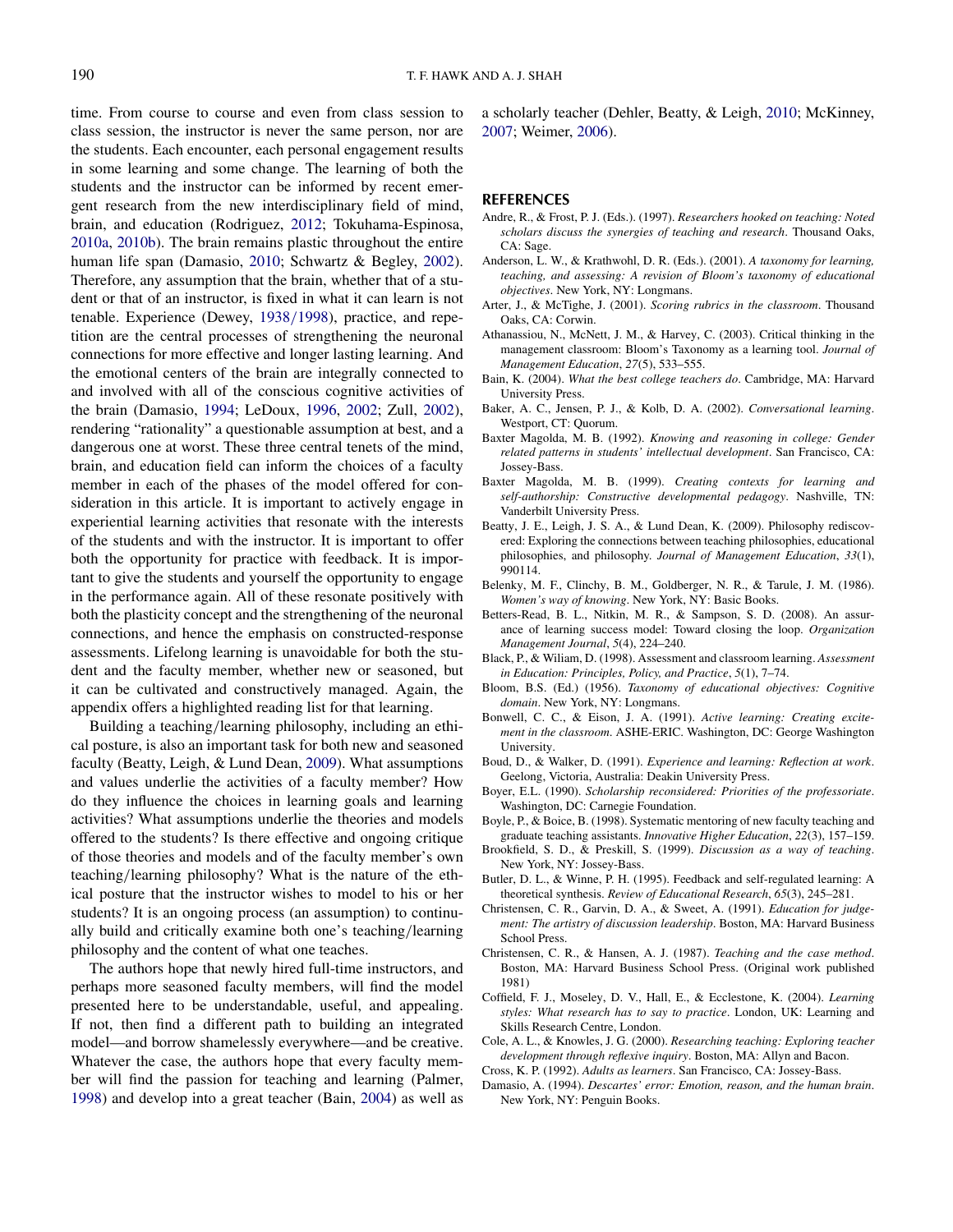- <span id="page-12-51"></span>Damasio, A. (2010). *Self comes to mind: Constructing the conscious brain*. New York, NY: Pantheon Books.
- <span id="page-12-3"></span>Dehler, G. E., Beatty, J. E., & Leigh, J. (2010). From "good teaching" to "scholarly teaching": Legitimizing management education and learning scholarship. In C. Wankel & R. DeFillippi (Eds.), *Being and becoming a management education scholar* (pp. 95–118). Charlotte, NC: Information Age Publishing.
- <span id="page-12-53"></span>Dewey, J. (1998). *Experience and education*. West Lafayette, IN: Kappa Delta Pi. (Original work published 1938)
- <span id="page-12-42"></span>Entwistle, N. J., Hanley, M., & Hounsell, D. (1979). Identifying distinctive approaches to studying. *Higher Education*, *8*, 365–380.
- <span id="page-12-43"></span>Entwistle, N. J., & Tait, H. (1995). *The Revised Approaches to Studying Inventory*. Edinburgh, UK: University of Edinburgh Centre for Research on Learning and Instruction.
- <span id="page-12-34"></span>Fenwick, T. (2003). *Learning through experience: Troubling orthodoxies and intersecting questions*. Malabar, FL: Krieger.
- <span id="page-12-41"></span>Fleming, N. D. (2001). *Teaching and learning styles: VARK strategi*es. Christ Church, New Zealand: Author.
- <span id="page-12-0"></span>Gillespie, K. H., Hilsen, L. R., & Wadsworth, E. C. (2002). *A guide to faculty development: Practical advice, examples, and resources*. Bolton, MA: Anker.
- <span id="page-12-5"></span>Glassick, C. E., Huber, M. T., & Maeroff, G. I. (1997). *Scholarship assessed: Evaluation of the professoriate*. San Francisco, CA: Jossey-Bass.
- <span id="page-12-16"></span>Goldstein, L. S. (1999). The relational zone: The role of caring relationships in the co-construction of mind. *American Education Research Journal*, *36*(3), 647–673.
- <span id="page-12-40"></span>Gregorc, A. F. (1985). *Inside styles: Beyond the basics*. Maynard, MA: Gabriel Systems.
- <span id="page-12-22"></span>Grunert O'Brien, J. (2008). *The course syllabus: A learning-centered approach*. San Francisco, CA: Jossey-Bass.
- <span id="page-12-25"></span>Hattie, J., & Timperley, H. (2007). The power of feedback. *Review of Educational Research*, *77*(1), 81–112.
- <span id="page-12-18"></span>Hawk, T. F., & Shah, A. J. (2007). Using learning style instruments to enhance student learning. *Decision Sciences Journal of Innovative Education*, *5*(1), 1–19.
- <span id="page-12-19"></span>Huba, M. E., & Freed, J. E. (2000). *Learner-centered assessment on college campuses: Shifting the focus from teaching to learning*. Boston, MA: Allyn and Bacon.
- <span id="page-12-26"></span>Hunsaker, J. S. (1983). Taking the sting out of negative feedback: How to criticize constructively. *Industrial Management*, *25*(6), 5–6.
- <span id="page-12-6"></span>Hutchings, P. (2002). *Ethics of inquiry: Issues in the scholarship of teaching and learning*. Menlo Park, CA: Carnegie Foundation for the Advancement of Teaching.
- <span id="page-12-7"></span>Hutchings, P., Huber, M. T., & Ciccone, A. (2011). *The scholarship of teaching and learning reconsidered*. San Francisco, CA: Jossey-Bass.
- <span id="page-12-31"></span>Jarvis, P. (1987). *Adult learning in the social context*. London, UK: Croom Helm.
- <span id="page-12-32"></span>Jarvis, P. (2006). *Toward a comprehensive theory of adult learning*. New York, NY: Routledge.
- <span id="page-12-1"></span>Jipson, J., & Paley, N. (2000). Because no one gets there alone: Collaboration as mentoring. *Theory and Practice*, *39*(1), 36–42.
- <span id="page-12-27"></span>Juwah, C., Macfarlane-Dick, D., Matthews, R., Nicol, D., Ross, D., & Smith, B. (2004). *Enhancing student learning through effective formative feedback*. York, England: Higher Education Academy Generic Centre.
- <span id="page-12-45"></span>Kegan, R. (1994). *In over our heads*. Cambridge, MA: Harvard University Press.
- <span id="page-12-4"></span>Kleber, C. (Ed.). (2001). *Scholarship revisited: Perspectives on the scholarship of teaching*. New Directions for Teaching and Learning, Number 86. San Francisco, CA: Jossey-Bass.
- <span id="page-12-23"></span>Knowles, M. S., Holton, E. F., & Swanson, R. A. (1998). *The adult learner*. Houston, TX: Gulf Publishing.
- <span id="page-12-30"></span>Kolb, D. (1984). *Experiential learning: Experience as the source of learning and development*. Englewood Cliffs, NJ: Prentice Hall.
- <span id="page-12-54"></span>LeDoux, J. (1996). *The emotional brain*. New York, NY: Simon and Schuster.
- <span id="page-12-55"></span>LeDoux, J. (2002). *Synaptic self: How our brains become who we are*. New York, NY: Penguin Books.
- <span id="page-12-48"></span>Legge, K. (1984). *Evaluating planned organizational change*. London, UK: Academic Press.
- <span id="page-12-39"></span>Lindeman, E. C. (1926). *The meaning of adult education*. New York, NY: New Republic.
- <span id="page-12-12"></span>Mager, R. F. (1997). *Preparing instructional objectives: A critical look in the direction of effective instruction*. Atlanta, GA: Center for Effective Performance Press.
- <span id="page-12-20"></span>Marzano, R. J. (2006). *Classroom assessment and grading that works*. Alexandria, VA: Association for Supervision and Curriculum Development.
- <span id="page-12-8"></span>McKinney, K. (2007). *Enhancing learning through the scholarship of teaching and learning*. San Francisco, CA: Anker.
- <span id="page-12-35"></span>McNair, M. (1954). *The case method at the Harvard Business School*. New York, NY: McGraw-Hill.
- <span id="page-12-24"></span>Merriam, S. B., Caffarella, R. S., & Baumgartner, L. S. (2007). *Learning in adulthood: A comprehensive guide*. San Francisco, CA: Jossey-Bass.
- <span id="page-12-38"></span>Meyers, C., & Jones, T. B. (1993). *Promoting active learning: Strategies for the college classroom*. San Francisco, CA: Jossey-Bass.
- <span id="page-12-28"></span>Michaelsen, L. K., & Schultheiss, E. E. (1988). Making feedback helpful. *Organizational Behavior Teaching Review*, *13*(1), 109–113.
- Michaelsen. L. K., & Watson, W. (1985). Teaching through an experience with giving and receiving feedback. *Organizational Behavior Teaching Review*, *11*(2), 111–113.
- <span id="page-12-37"></span>Michaelsen, L. K., Knight, A. B., & Fink, L. D. (2002). *Team-based learning: A transformative use of small groups in college teaching*. Sterling, VA: Stylus Publishers.
- <span id="page-12-13"></span>Naumes, P. (2013). Writing effective course objectives. *Case Research Journal*, *32*(1), 165–171.
- <span id="page-12-2"></span>Nicholls, G. (2002). Mentoring the art of teaching and learning. In P. Jarvis (Ed.), *The theory and practice of teaching* (pp. 157–176). London, UK: Kogan Page.
- <span id="page-12-56"></span>Palmer, P. J. (1998). *The courage to teach*. San Francisco, CA: Jossey-Bass.
- <span id="page-12-17"></span>Pea, R. D. (2004). The social and technological dimensions of scaffolding and related theoretical concepts for learning, education, and human activity. *Journal of the Learning Sciences*, *13*(3), 423–451.
- <span id="page-12-44"></span>Perry, W. G. (1970). *Forms of intellectual development in the college years*. New York, NY: Holt, Rinehart, and Winston.
- <span id="page-12-46"></span>Richardson, J. T. E. (2013). Epistemological development in higher education. *Educational Research Review*, *9*, 191–206.
- <span id="page-12-21"></span>Rodriguez, V. (2012). The teaching brain and the end of the empty vessel. *Mind, Brain, and Education*, *6*(4), 177–185.
- <span id="page-12-52"></span>Schwartz, J. M., & Begley, S. (2002). *The mind and the brain: Neuroplasticity and the power of mental force*. New York, NY: Harper Perennial.
- <span id="page-12-29"></span>Shute, V. J. (2008). Focus on formative feedback. *Review of Educational Research*, *78*(1), 153–189.
- <span id="page-12-47"></span>Stark, G. (2006). Stop "going over" exams: The multiple benefits of team exams. *Journal of Management Education*, *30*(6), 818–827.
- <span id="page-12-14"></span>Stevens, D. D., & Levi, A. J. (2005). *Introduction to rubrics*. Sterling, VA: Stylus.
- <span id="page-12-15"></span>Tierney, R., & Simon, M. (2004). What's wrong with rubrics: Focusing on the consistency of performance criteria across scale levels. *Practical Assessment, Research and Evaluation, 9*(2). Retrieved from http:// PAREonline.net
- <span id="page-12-49"></span>Tokuhama-Espinosa, T. (2010a). *The new science of teaching and learning: Using the best of mind, brain, and education science in the classroom*. New York, NY: Teachers College Press.
- <span id="page-12-50"></span>Tokuhama-Espinosa, T. (2010b). *Mind, brain, and education science: A comprehensive guide to the new brain-based teaching*. New York, NY: W.W. Norton.
- <span id="page-12-36"></span>Towl, A. R. (1969). *To study administration by cases*. Boston, MA: Harvard Business School Press.
- <span id="page-12-33"></span>Usher, R., Bryant, I., & Johnston, R. (1997). *Adult education and the postmodern challenge: Learning beyond the limits*. New York, NY: Routledge.
- <span id="page-12-10"></span>Weimer, M. (2002). *Learner-centered teaching: Five key changes to practice*. San Francisco, CA: Jossey-Bass.
- <span id="page-12-9"></span>Weimer, M. (2006). *Enhancing scholarly work on teaching and learning*. San Francisco, CA: Jossey-Bass.
- <span id="page-12-11"></span>Whetten, D. A. (2007). Principles of effective course design: What I wish I had known about learner-centered teaching 30 years ago. *Journal of Management Education*, *31*(3), 339–357.